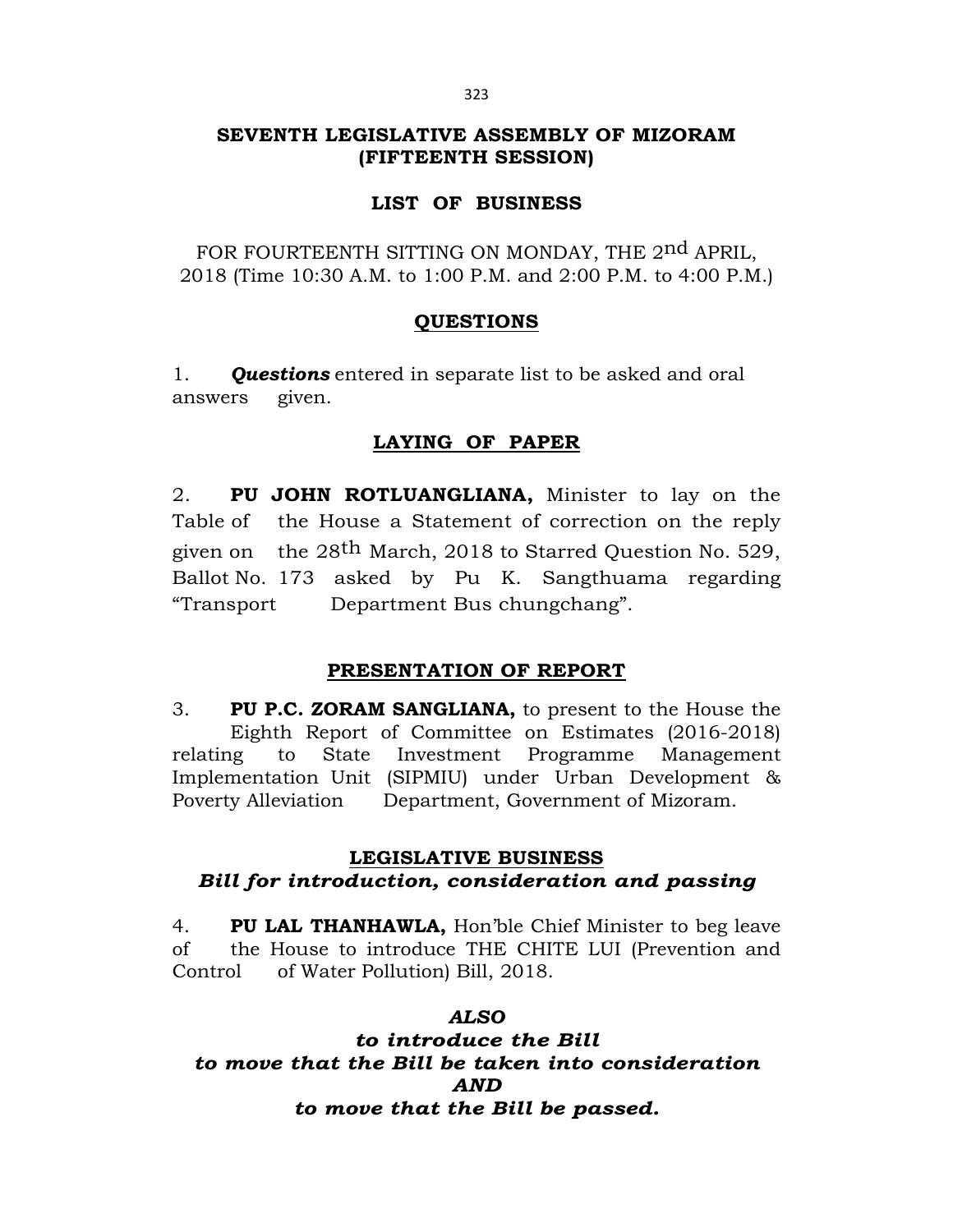5. **PU LALSAWTA,** Minister to beg leave of the House to introduce The Mizoram Protection of Interests of Depositors (In Financial Establishment) (Second Amendment) Bill, 2018.

## *ALSO*

# *to introduce the Bill to move that the Bill be taken into consideration AND to move that the Bill be passed.*

6. **PU R. ROMAWIA,** Minister to beg leave of the House to introduce The Mizoram Salaries, Allowances and Pension of Members of the Legislative Assembly (Sixth Amendment) Bill, 2018.

## *ALSO*

# *to introduce the Bill to move that the Bill be taken into consideration AND to move that the Bill be passed.*

….

S.R. ZOKHUMA Commissioner & Secretary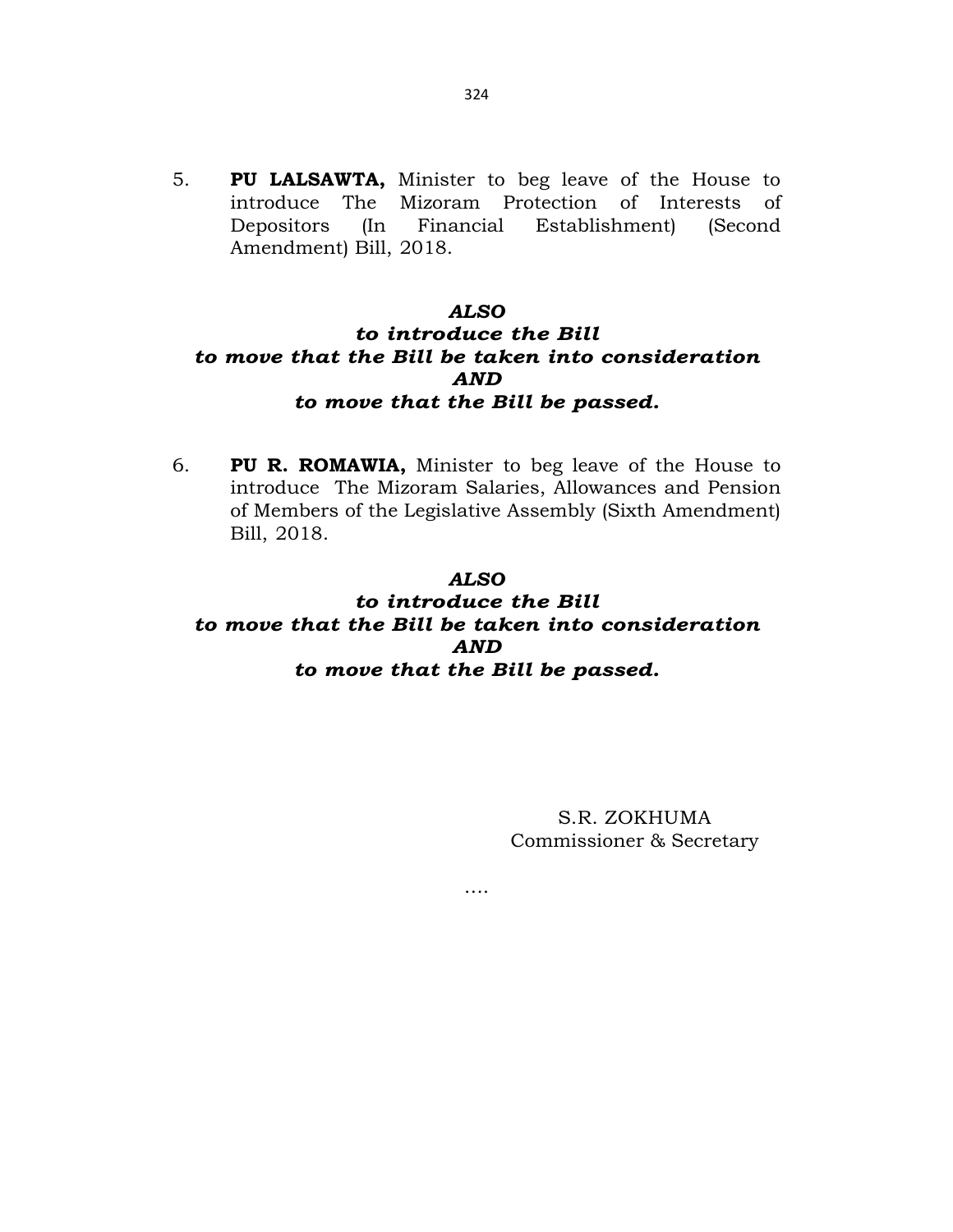**SPEAKER** : Now may the Lord of peace himself give you peace at all times and in every way. The Lord be with all of you.

II Thessalonians 3:16

We will now move on to question hour, Er. Lalrinawma may ask his questions.

**Er. LALRINAWMA :** Thank you, Pu Speaker. Will the concerned Minister of Sericulture Department be pleased to state: –

- a) The amount of cocoon harvested during  $2016 2017$  and the rate per kg?
- b) The number of family engaging in cocoon farming as the main source of income?
- c) The amount spent for assistance to those who are engaging in cocoon farming as the main source of income?

**SPEAKER :** The concerned Minister, I call upon Pi Vanlalawmpuii Chawngthu to answer the question.

**PI VANLALAWMPUII CHAWNGTHU, MINISTER:** Pu Speaker, answer to the question of Hon. Member is as follows –

- a) The amount of cocoon harvested during  $2016 2017$  is  $58,277.24$  Kgs. The rate per Kg is ₹250/-
- b) There are 5,479 families engaging in cocoon farming as the main source of income generation and 3,200 families as their source of regular income.
- c) During  $2016 2017$ , ₹1,908.66 lakh is spent to assist cocoon farmers.

**SPEAKER** : Supplementary question.

**Er. LALRINAWMA :** Pu Speaker, we have a good prospect of cocoon farming and it is important that the farmers are supplied with good quality mulberry. So, is there any financial assistance for cultivation of mulberry leaves as well?

**SPEAKER :** Pu T.T. Zothansanga. **PU T.T. ZOTHANSANGA :** Pu Speaker, the rate of which quality is ₹250/per kg?

**SPEAKER :** The concerned Minister may answer the question.

**PI VANLALAWMPUII CHAWNGTHU, MINISTER:** Pu Speaker, we have various schemes in which aid may be provided as many beneficiaries received under such schemes. I am unable to provide answer to the question of Hon. Member Pu Zothansanga yet may be provided later.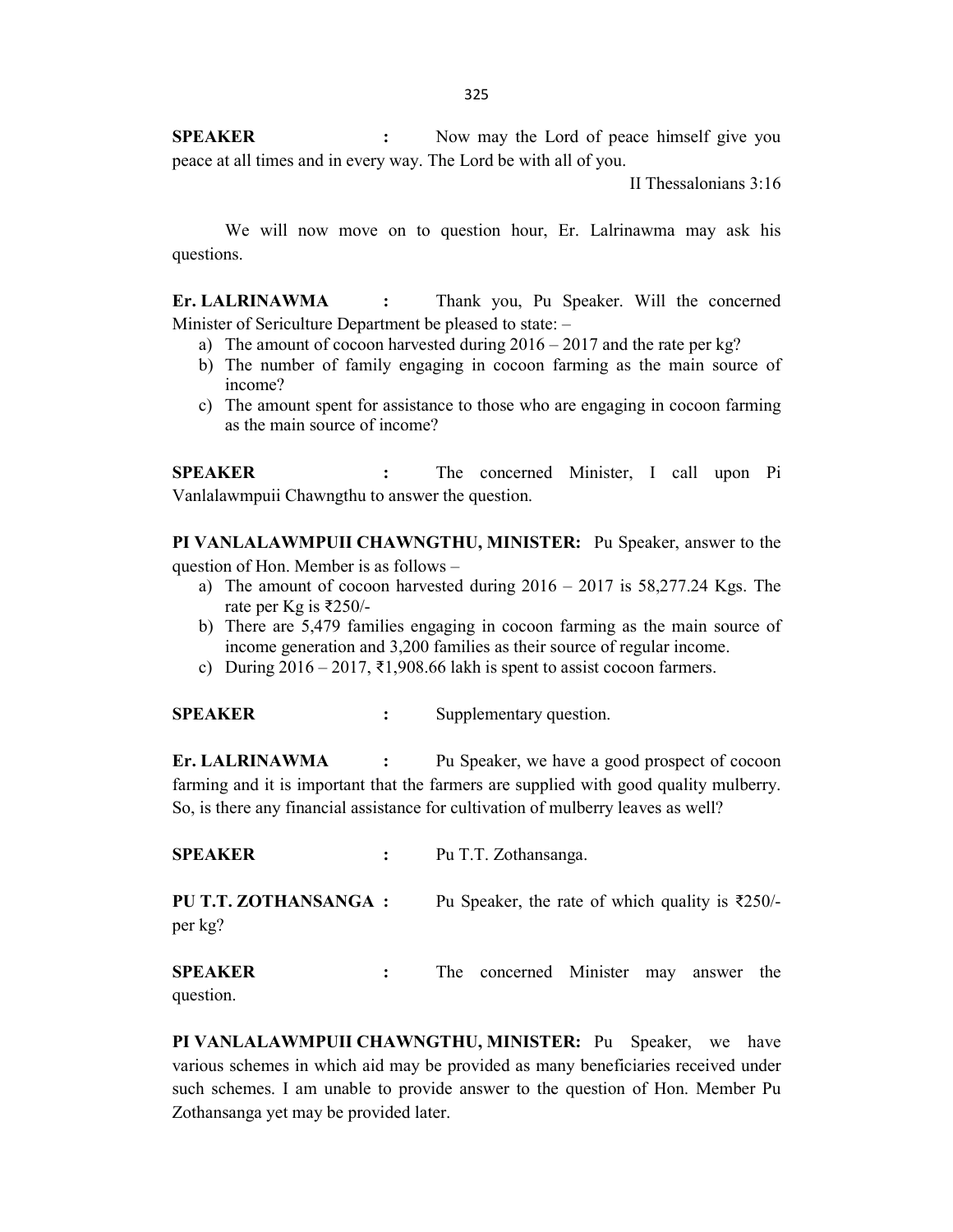**SPEAKER** : We will now move on to Question No. 209 to be asked by Er. Lalrinawma.

**Er. LALRINAWMA :** Thank you, Pu Speaker. Will the Hon. Minister of Labour, Employment, Skill Development & Entrepreneurship Department be pleased to state –

- a) The total Nos. of labourer from outside being deployed in Mizoram during 2015-2016 and 2016-2017?
- b) The number of labourer being deployed during this year?

**SPEAKER** : The concerned Minister may answer the question.

**PU H. ROHLUNA, MINISTER:** Pu Speaker, answer to the Hon. Member is –

- a) The total Nos. of labourers from outside being deployed in Mizoram during 2015-2016 is 1903 Nos. and 1886 Nos. during 2016-2017.
- b) This year, there are 2540 Nos. labourers from outside being deployed in Mizoram.

**SPEAKER** : Supplementary question.

**Er. LALRINAWMA :** Pu Speaker, is it a fact that such labors after completing the work remains freely in Mizoram and search for another works without permission?

**SPEAKER :** Pu V.L. Robiaka is next.

**PU LALROBIAKA :** Pu Speaker, construction of ITI building at West Phaileng is completed. So, when will it be put to function?

**SPEAKER** : The concerned Minister may answer the question.

**PU H. ROHLUNA, MINISTER:** Pu Speaker, to answer Er. Lalrinawma's question -

- i) I believe the case of such labourers is taken care but we are not aware if they remain in Mizoram looking for another work. It may be noted that such labourers were deployed as per the Interstate Migrant Workmen Act and we assume they leave our state after the work is completed.
- ii) Regarding ITI building of West Phaileng, it is not clear when this will be put to function.

**SPEAKER** : Supplementary question.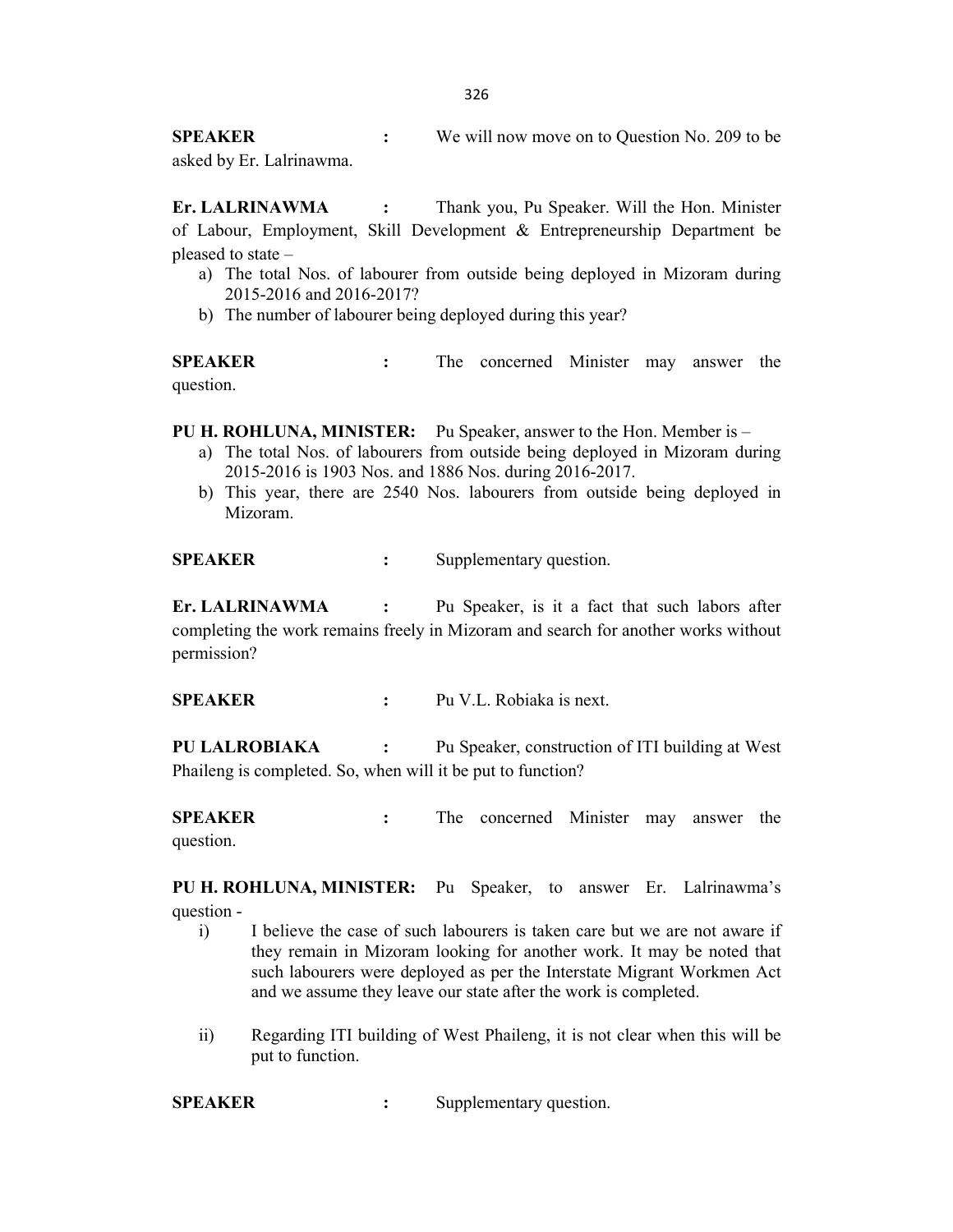**Er. LALRINAWMA :** Thank you, Pu Speaker. Does the concerned department maintain record of the progress of the deployed labors, conduct and health condition?

**SPEAKER** : The Hon. Minister to answer the question.

**PU H. ROHLUNA, MINISTER:** Pu Speaker, the answer is – We are not aware if the record of their health condition etc. is maintained.

**Er. LALRINAWMA :** Pu Speaker, what about the fortnightly report as of their toilet and where they sleep etc?

**SPEAKER :** The concerned Minister mentioned that he cannot give a report of such detail. We will now move on to Question No.211.

**Dr. K. BEICHHUA :** Thank you, Pu Speaker. Will the concerned Minister of District Council & Minority Affairs Department be pleased to state –

- a) If sanction for construction of SMBT road from Utal Thana to New Secretariat amounting to ₹120.59 lakhs and Bojesora to Borapansuri road amounting to ₹199.41 lakhs are diverted for other purpose?
- b) If so, what is the reason?
- c) If not, why is the work remain not started?

**SPEAKER** : The concerned Minister Pu Lal Thanhawla may answer the question.

**PU LAL THANHAWLA, CHIEF MINISTER:** Pu Speaker, answer to the Hon. Member's questions is –

- a) The amount sanctioned for construction of these roads is not utilized for other purposes.
- b) The answer is Nil as it is not utilized for other purposes.
- c) The work was started in 2014.

**SPEAKER** : Supplementary question.

**Dr. K. BEICHHUA** : Pu Speaker, such works are funded by SPA but from what I have heard, it has not yet been started. May the concerned Minister give us a clear answer?

**SPEAKER** : We have to know that the answer which may be provided in the House is more reliable than the information we receive from other sources. I now call upon Pu Lalruatkima.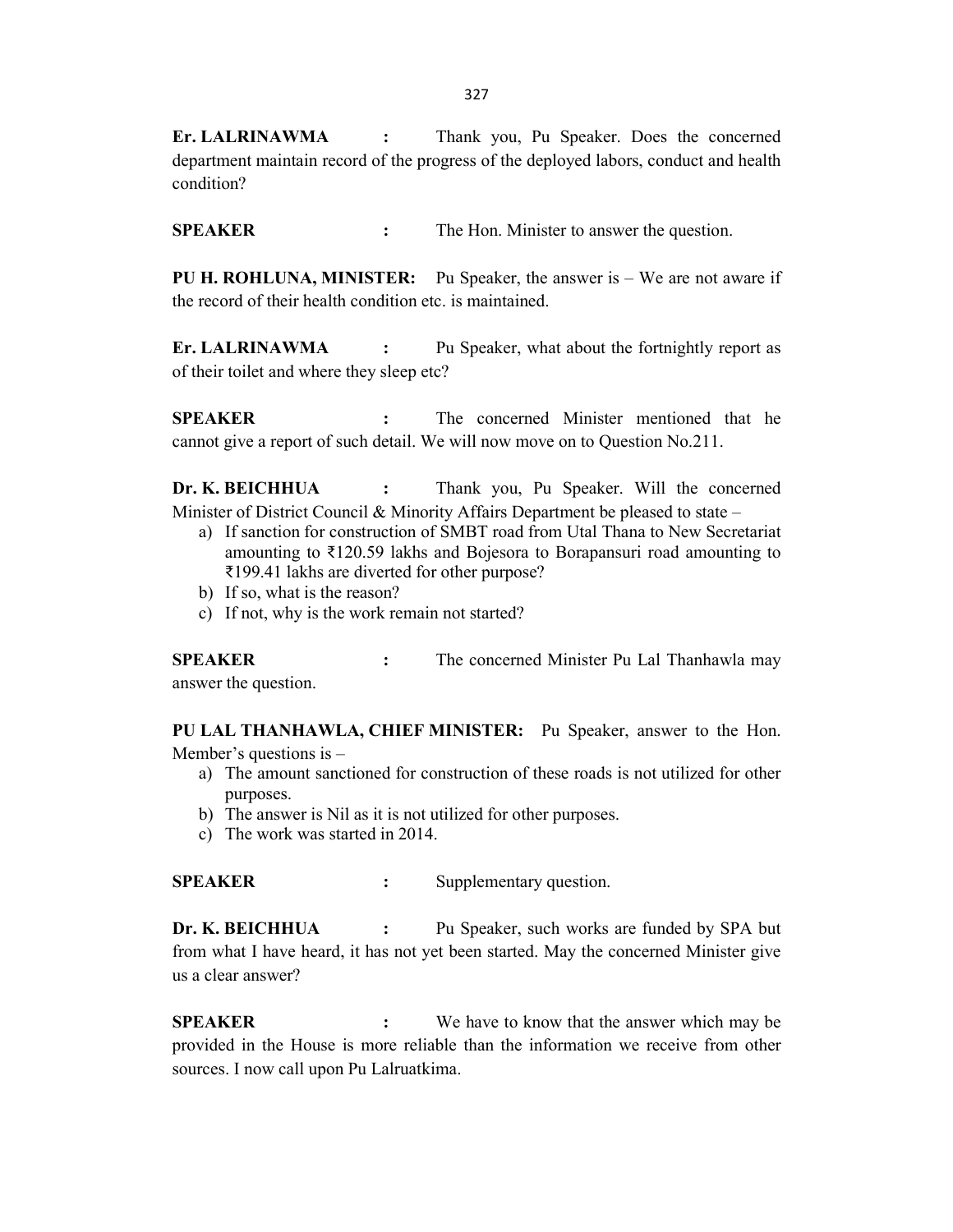**PU LALRUATKIMA :** Pu Speaker, who is the contractor of Session Hall of the CADC funded by the  $13<sup>th</sup>$  Finance Commission? How much is released for the work which remains uncompleted and what is the reason for the delay? Pu Speaker, how about the transfer order of DC Lawngtlai which allegedly was not approved by the concerned people?

**SPEAKER** : Dr. K. Beichhua to ask the Supplementary Question.

**Dr. K. BEICHHUA** : Pu Speaker, what are the physical and financial achievements of the said contract work?

**SPEAKER :** The concerned Minister may answer the question.

**PU LAL THANHAWLA, CHIEF MINISTER:** Pu Speaker, the transfer of DC Lawngtlai was initiated as permitted by the rules and a Mizo DC was posted in his place.

Pu Speaker, regarding construction of roads, we have to know that the District Council & Minority Affairs Department does not know all the details regarding their financial status. The District Council faces financial problem and borrowed an amount of ₹30 lakhs due to the fact that the State Government cannot release their funds on time. As they were facing financial crisis, Lawngtlai DC was appointed to take the charge of the administrative authority since the Governor cannot have direct control. He had called a meeting with the Accountant General several times for a better fiscal management. Pu Speaker, such steps were taken to improve financial management of this Council.

Regarding the salary component, it is funded from NEC, DoNER and from the State Govt. also and we even consider that they should have a direct funding from the Central Govt. and without any involvement from the State Govt.

**SPEAKER :** We will now move on to Question No. 212 of Dr. K. Beichhua.

**Dr. K. BEICHHUA** : Pu Speaker, will the concerned Minister of District Council & Minority Affairs Department be pleased to state: –

- a) If the funds received for construction of Longpuighat Kukurduleya road under CADC is utilized for another purpose?
- b) If so, for what purpose?
- c) If not, why is the work remain not started even today?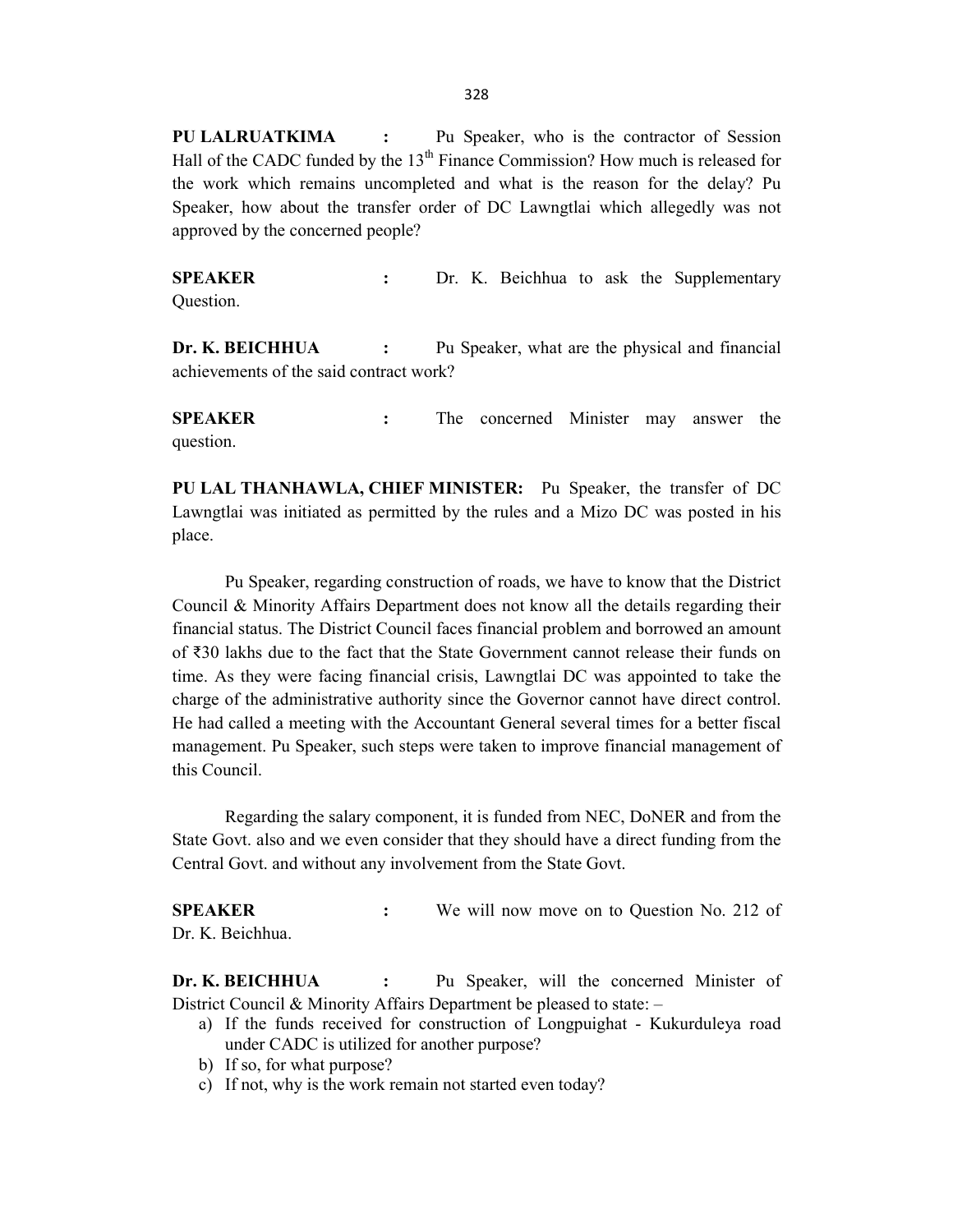329

**SPEAKER :** Before I call the Hon. House Leader, I want to point out that the Autonomous Districts are preserves with high autonomy and this suspension is due to financial issue.

**Dr. K. BEICHHUA** : Pu Speaker, my questions were submitted before it was suspended.

**SPEAKER** : Then, I will call upon the Hon. Chief Minister.

**PU LAL THANHAWLA, CHIEF MINISTER:** Pu Speaker, I saw the questions only after the suspension. Anyway, my answer is: -

- a) Pu Speaker, funds for construction of Longpuighat Kukurduleya under CADC is not utilized for other purpose.
- b) Since it is not utilized for other purpose, the answer is Nil.
- c) The work was started on 25.11.2010.

**SPEAKER** : Since the case is related to suspension of CADC, we will now move on to another question.

**Dr. K. BEICHHUA** : Pu Speaker, if the work had been started, what are the physical achievements? Did the Governor issue an order of suspension due to misappropriation of fund this work?

**SPEAKER :** The concerned Minister may answer the question.

**PU LAL THANHAWLA, CHIEF MINISTER:** Pu Speaker, may the Hon. Member repeat the question which involves the Governor?

**Dr. K. BEICHHUA** : Pu Speaker, Did the Governor issue an order of suspension due to misappropriation of fund this work?

**PU LAL THANHAWLA, CHIEF MINISTER:** Pu Speaker, I did not ask the Governor regarding this issue but if the Hon. Member insisted to know, I will ask him and provide the answer later on.

Construction of Longpuighat - Kukurduleya road of 36 kms was funded by DoNER, NLCPR and the approved cost is ₹1,152.45 lakhs and the work is divided into three packages such as: –

- 1. Package 1 & 12 kms Pu Lalhmachhuana Fanai, Kulikawn.
- 2. Package 2 & 13 kms Pu Biakliana, Mission Veng.
- 3. Package 3 & 11 kms Pu Labindro Chakma.
- 4. The construction was started on 25.11.2010 and was estimate time of completion on 31.2.2013. But due to monsoon and the unavailability of stones,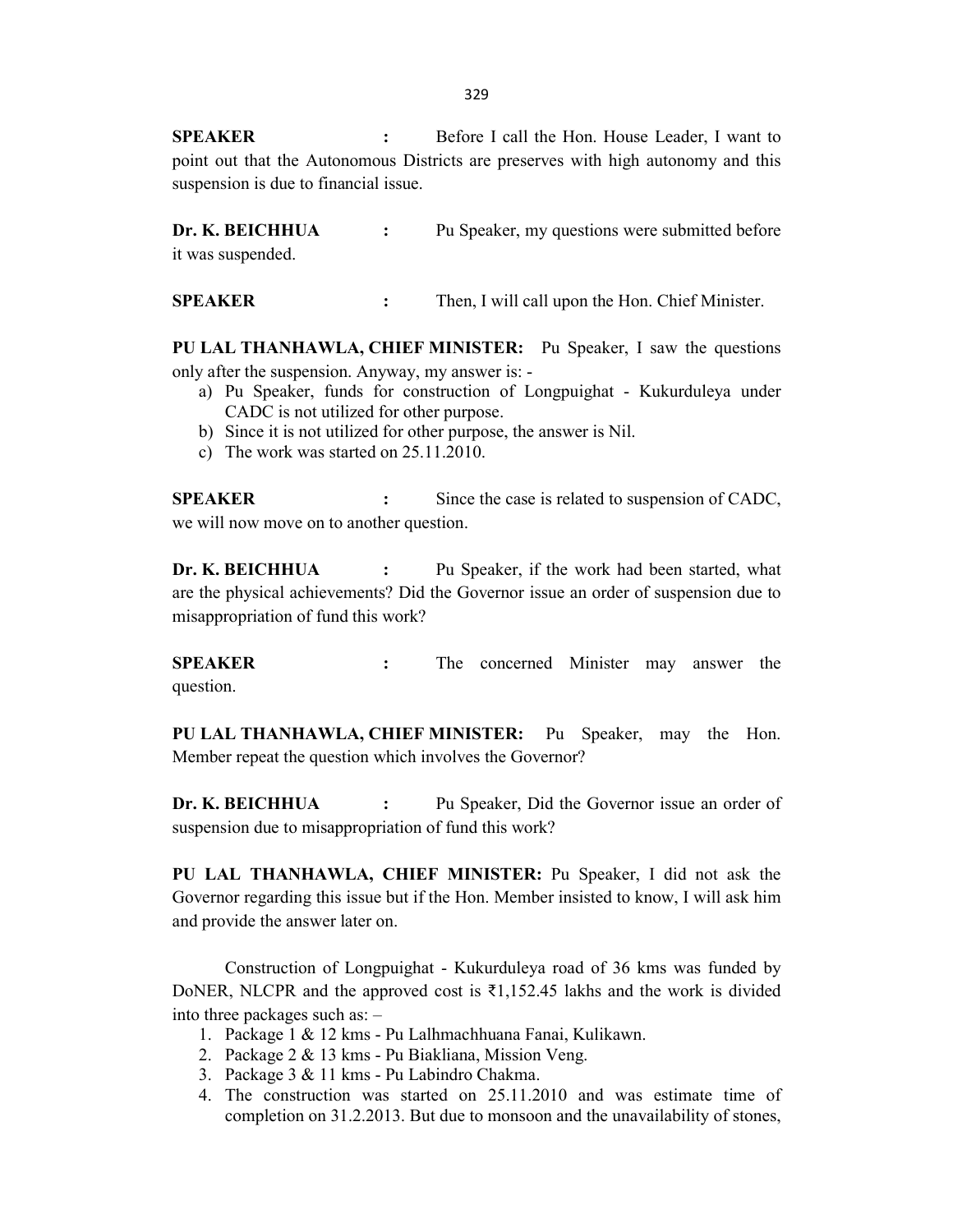330

there cannot be much progress and it was resettled to be completed in the month of December in which 85% of the work has been completed.

**SPEAKER :** Question No. 213 and Pu Lalruatkima.

**PU LALRUATKIMA :** Thank you, Pu Speaker. Will the concerned Minister of LESDE be pleased to state starred Question No. 213 –

**SPEAKER** : The concerned Minister to answer the question.

### **PU H. ROHLUNA, MINISTER:** Pu Speaker, the answer is –

- 1. The amount of payment made to NIAS, Kolkata is as follows
	- i) ₹66,09,900/- on 8.8.2014
	- ii) ₹4,40,660/- on 15.9.2014
	- iii) ₹57,68,640/- on 16. 9.2014 Total - ₹128,19,200/-
- 2. 3 years course amounting to  $\overline{24,00,600}$  will be given to 32 students and an advance payment of ₹4,40,66, /- was made on 15.09.2014 and ₹57,68,640/ on 16.09.2014 with the total amounting to ₹62,09,300/-.
- 3. The amount received from NIAS on 21.02.2017 is  $\text{\textdegree}42,00,000/2$  by means of 10 Nos. cheque of ₹42,0,00/- each from the Chairman, NIAS and was received by the Chief Ministers office and the same day, it was sent to the Commissioner, LESDE. On 3.03.2017, the Commissioner, LESD sent a letter to the Chairman, NIAS stating that all the cheques being received were invalid. Such cheques had not been returned and the money had not been received.
- 4. There is no fund to put in the Govt. revenue.
- 5. There is no fund being delayed; one student who was hospitalized was given an amount of  $\overline{\xi}$ 12,156/-. I believe it is not included in the MoU.

## **SPEAKER** : Supplementary question.

**PU LALRUATKIMA :** Pu Speaker, it is written in section 1.2 of the MoU that installment payment will be made within 3 years but is cleared-off within 2 months. So, what is the reason and what about the missing computer hard disk in which important documents of the Welfare Board were backed up? Does the department follow the suggestions of the Inquiry Commission regarding the annual budget, annual report and annual account audit?

Secondly, what is the reason for the sudden decreased of registration of the Mizoram and Other Construction Workers Welfare Board? Whether there is any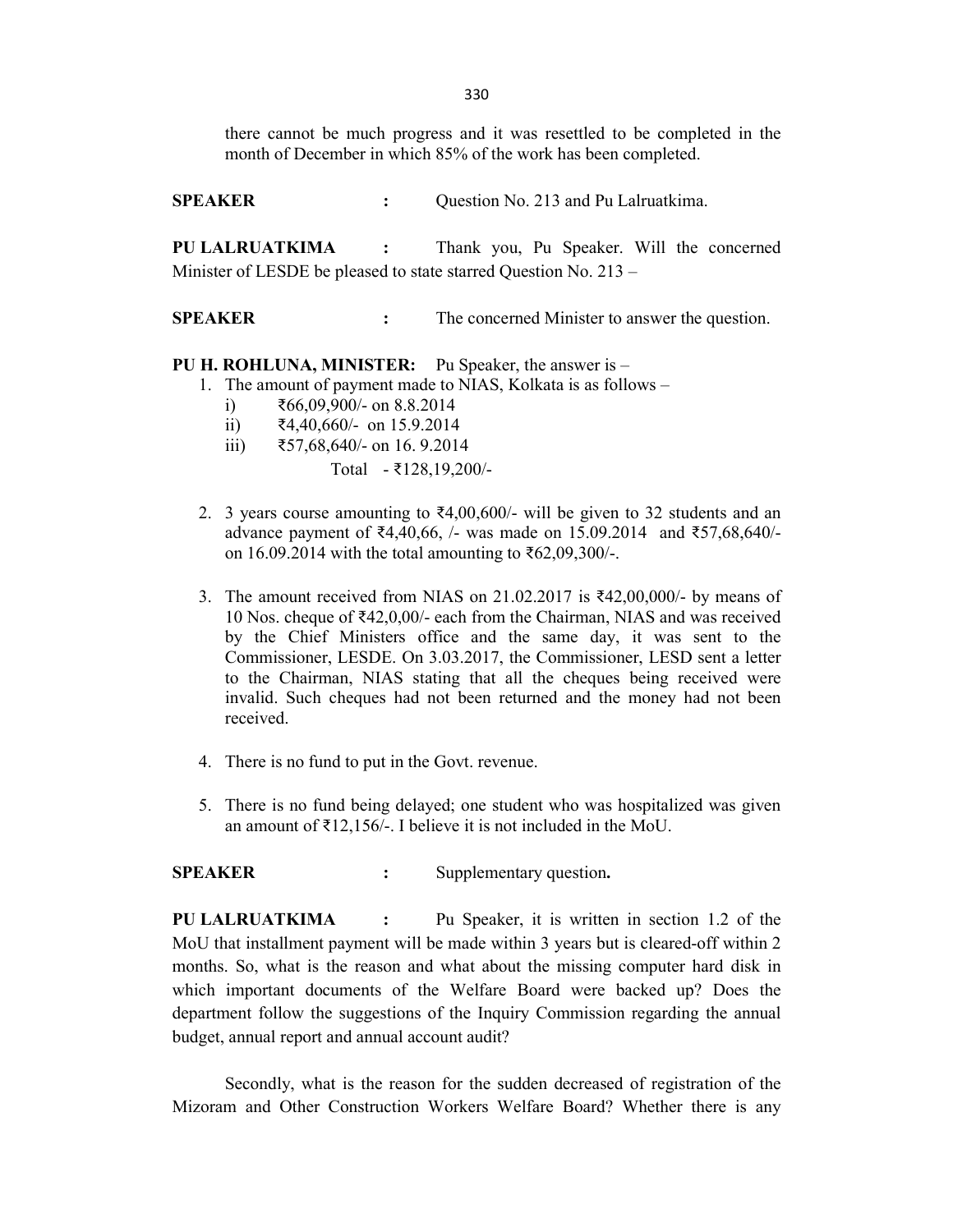membership drive being held and if there is any renewal of such registration?

**SPEAKER :** The concerned Minister to answer the question.

**PU H. ROHLUNA, MINISTER:** Pu Speaker, regarding clearing the said installment within 2 months, it is calculated for 30 students but the actual Nos. of the students is 32 which caused a slight change in the total amount. As of missing computer hard disk, we will look in to the matter more tactfully. Tactful

If the suggestion of the Inquiry Commission is found to be better, it will be followed. As of sudden decrease of registration in Mizoram Building & Other Construction Workers Welfare Board members, I believe it is due to re-arrangement of staffs within NIAS which makes it difficult to go for a strong membership drive.

**PU VANLALZAWMA :** Pu Speaker, regarding the bounce cheque, I believe forwarding letter is available and we may send it back.

**SPEAKER :** Pu K.Sangthuama.

**PU K. SANGTHUAMA :** Pu Speaker, is it possible that the cheques becomes invalid due to delay in credit?

**SPEAKER :** The concerned Minister may answer the question.

**PU H. ROHLUNA, MINISTER:** Pu Speaker, the cheque sent by the Chairman of NIAS was a post dated cheque and after it is received, the chairman informed us it was not valid. So, it is suggested that we should think over this issue carefully; and, since another cheque had not been received, we think it is best that we keep the bounce cheque before receiving another cheque. We have even informed them that we will return their cheques after we received a new one from them.

**PU LALRUATKIMA :** Pu Speaker, I, with the Hon. Member Pu Zawma visited the institution and came to learn that the amount collected from charge of the prospectus is ₹1,48,000/- and ₹4.6 lakhs is spent for 32 students indicating the Govt. of Mizoram spent in excess to the course fees. My question relating to this is the progress of a bounce cheque sent by the Director NIAS.

**SPEAKER :** The concerned Minister may answer the question.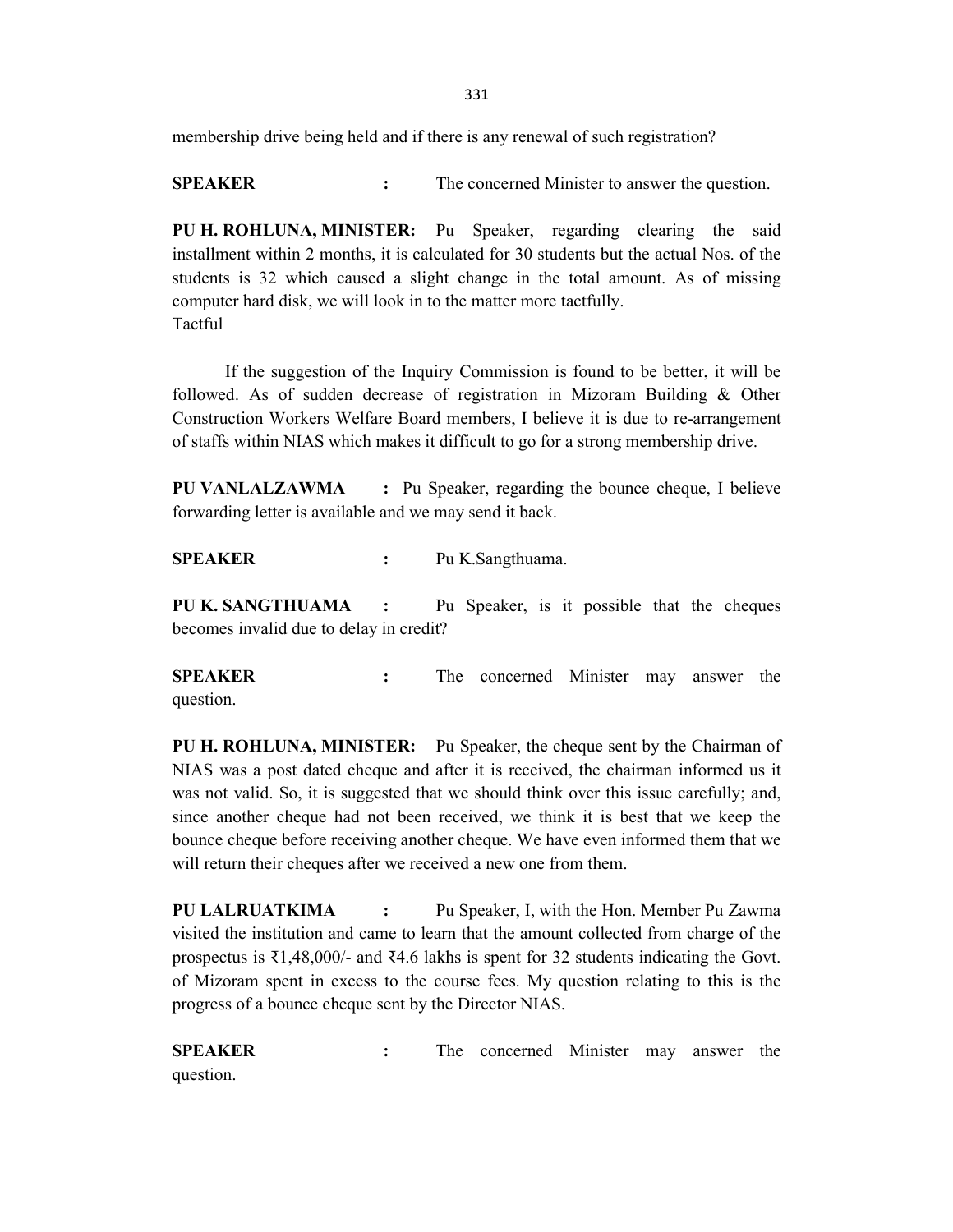**PU H. ROHLUNA, MINISTER:** Pu Speaker, I have no knowledge of the course fees or other details but we are taking the best possible steps to refund the bounce cheque. Thank you.

**SPEAKER** : We will now move on to Question No. 214, Pu Lalruatkima.

**PU LALRUATKIMA :** Thank you, Pu Speaker. Will the concerned Minister of AH & Veterinary Department be pleased to state –

- a) Nos. of piglets purchased under NLUP and RKVY during the period of 2013 17 and the rate per head?
- b) Nos. of beneficiaries of piggery under NLUP, the material component per beneficiary and Nos. of piglet given to each beneficiary?
- c) How many piglets have died of PRRS and how much is spent for their compensation?

**SPEAKER** : The concerned Minister, Pu C. Ngunlianchunga may answer the question.

#### **PU C. NGUNLIANCHUNGA, MINISTER:** Pu Speaker, the answer is–

a) Nos. of piglets bought during 2013 – 2017 is as follows: -

**NLUP:**

| $2013 - 2014$ | NIL.        |
|---------------|-------------|
| $2014 - 2015$ | 11,734 Nos. |
| $2015 - 2016$ | 14,972 Nos. |
| $2017 - 2017$ | 17,762 Nos. |
| $2017 - 2018$ | 25,921 Nos. |

### **RKVY:**

| $2013 - 2014$ | 5250 Nos. |
|---------------|-----------|
| $2014 - 2015$ | 2950 Nos. |
| $2015 - 2016$ | NIL.      |
| $2016 - 2017$ | NIL.      |
|               |           |

### **Rate of piglets:**

| $2013 - 2014$ | ₹6,500/- |
|---------------|----------|
| 2014 - 2015   | ₹5,000/- |
| $2015 - 2016$ | NIL      |
| 2016 - 2017   | NIL      |
| 2014 - 2015   | ₹5,000/- |

b) There are 20,382 Nos. beneficiaries under NLUP piggery and the material component give per beneficiary are as follows: -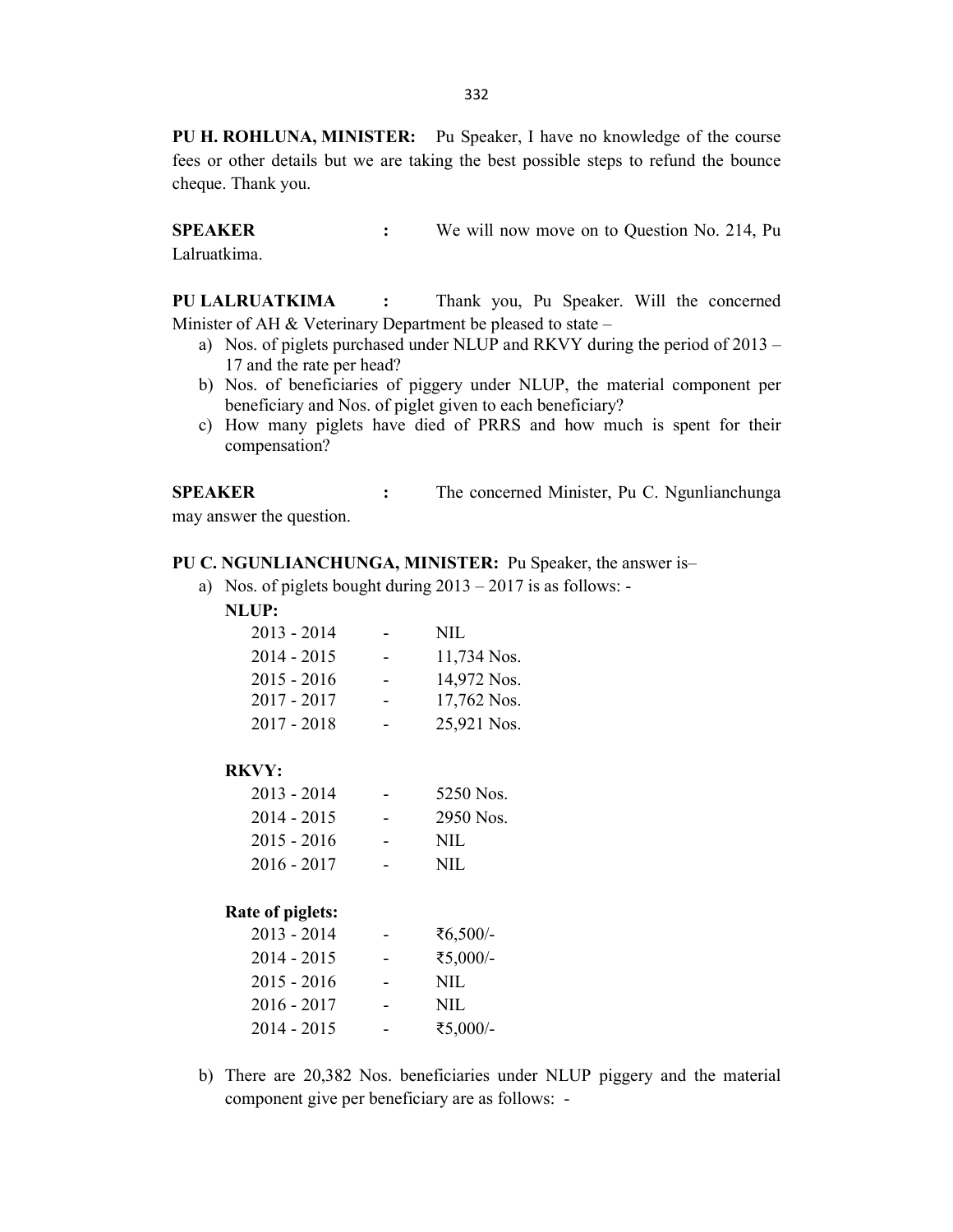- 1. Under 1<sup>st</sup> phase, the material component is Nil and ₹1,00,000/- is given to each beneficiary.
- 2. Under  $2<sup>nd</sup>$  phase, 4 Nos. piglet is given to each beneficiary in 7 Districts (excluding Champhai District) at the rate of ₹5,000/- and ₹80,000/- is paid in cash. In Champhai District, 6 Nos. piglets is given at the rate of ₹5,000/ and ₹70,000/- in cash.
- 3. Under the  $3^{rd}$  & 4<sup>th</sup> phase, ₹38,000/- for setting up pigsty and another ₹3,378/- was for medicine and utensils; pig feed and water tank have also been provided.
- c) As per report of the Department, 8,505 Nos. piglets died of PRRS and ₹30 lakhs compensation being given to each beneficiary during 2013; 3,806 Nos. piglet died of PRRS during 2016 and compensation has not yet been given to the death of 4,699 Nos. piglets.

**SPEAKER** : Supplementary question from Pu Lalruatkima.

**PU LALRUATKIMA :** Thank you, Pu Speaker. What is the monthly demand of pork estimated by the Department? Despite numbers of piglets being distributed, why are we remains not sufficient in the supply of pork?

**SPEAKER :** Er. Lalrinawma.

**Er. LALRINAWMA :** Pu Speaker, from which source such piglets were purchased and what is the process of medical checkup of such piglets?

**SPEAKER :** The concerned Minister may answer the question.

**PU C. NGUNLIANCHUNGA, MINISTER:** Pu Speaker, I suppose market survey is the purview of Commerce & Industries Department. We, the Mizos consume pork a lot as in our religious festivals, events and celebrations and the supply of pigs under NLUP trade contributes larger portion of our demands. It is obvious that the rate of our consumption is quite high but no survey is being prevailed on the markets.

Regarding the source of piglets, we have not enquire the suppliers specifically but as of the process of their medical checkup, it is conducted with the help of PRRS kits on need base.

**PU LALRUATKIMA :** Pu Speaker, fund utilized for purchase of piglets under RKVY and NLUP during 2015 is stated here as ₹489/- lakhs where as answer for the same provided in 2015 was ₹60.56 crores. Why is the answer not the same?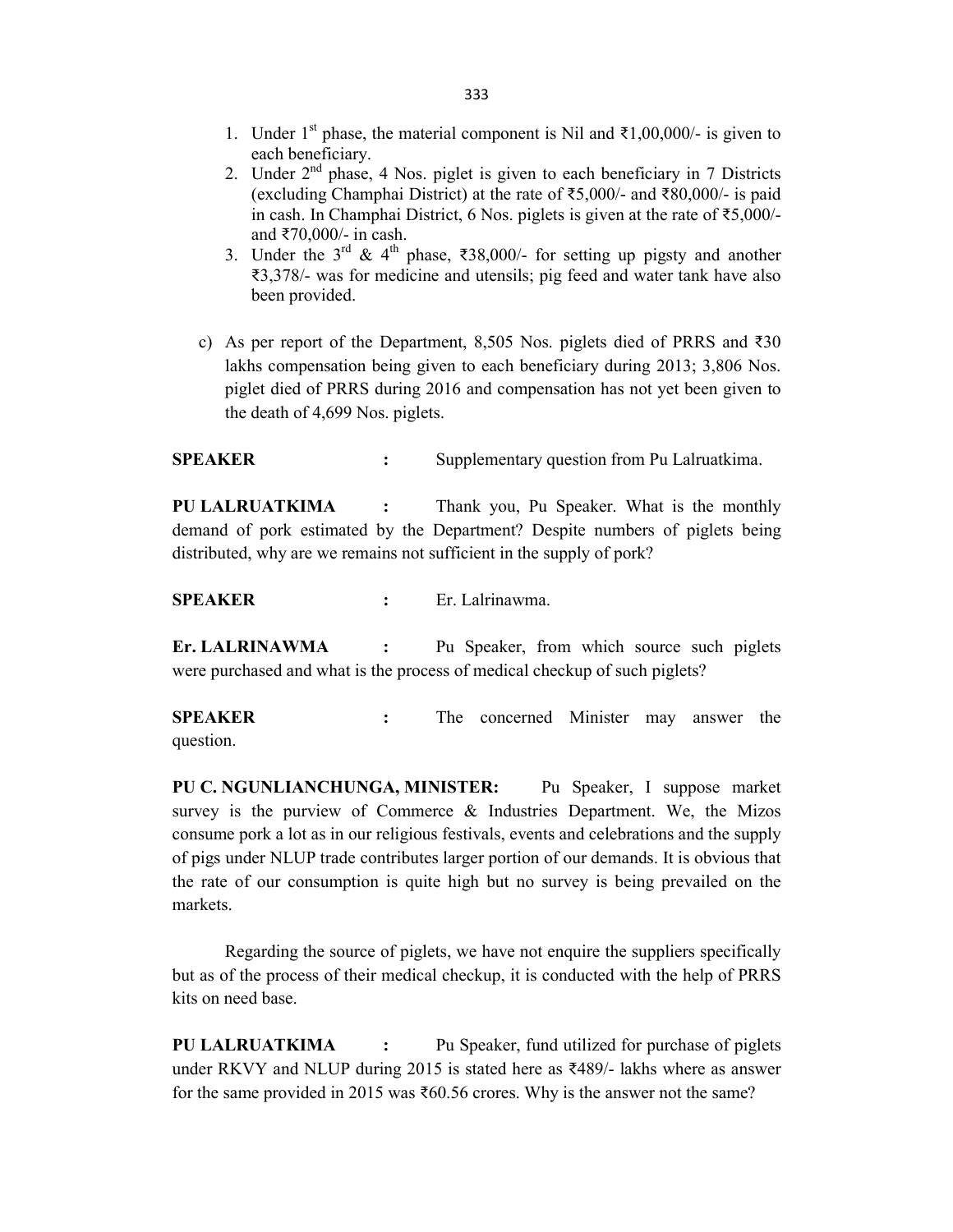**SPEAKER :** The concerned Minister may answer the question.

**PU C. NGUNLIANCHUNGA, MINISTER:** Pu Speaker, it is possible as there are instances where it is given in cash and in kind. Thank you.

**PU LALRUATKIMA :** Pu Speaker, I think the difference is too much to ignore it and I insist to clarify such differences?

**SPEAKER** : Question hour is over.

**PU VANLALZAWMA :** Pu Speaker, I saw on the newspapers this morning the Mizoram PWD Engineer Welfare Association demanding SP Lunglei to be inflexible with the discipline, and at the same time, we have heard of the pervading rumors that the Police as inflicted injury to JE one MR employee of PWD and that the two victims as being hospitalized. On the  $15<sup>th</sup>$  of April, I believe a group of youth persuaded our two Hon. Ministers and MLA to sign a papers assuring to renovate Lunglei road.

**SPEAKER :** We will look into the rules action will be taken accordingly. Our fellow members Pu R. Lalzirliana, Pu S. Laldingliana and Pu H. Zothangliana cannot be present in the House today. There are corrections to be made on the answer provided on the  $28<sup>th</sup>$  March and Pu John Rotluangliana will take his time.

**PU JOHN ROTLUANGLIANA, MINISTER:** Pu Speaker, with your permission and of the House, I hereby present the statement of correction on the reply given on the 28<sup>th</sup> March, 2018 to Starred Question No. 529, Ballot No. 173 asked by Pu K. Sangthuama regarding "Transport Department Bus."

**SPEAKER** : Let the copy be distributed, and, I will now call upon Pu P.C. Zoram Sangliana, Chairman of the Estimate Committee to present the report on Estimates Committee**.**

**PU P.C. ZORAM SANGLIANA:** With your permission, Pu Speaker, I present the report on Committee on Estimates, Eight Report relating to State Investment Programme Management Implementation Unit(SIPMIU) under Urban Development & Poverty Alleviation Department, Government of Mizoram. Thank you.

**SPEAKER** : Let the copy be distributed. I will now call upon the Hon. Chief Minister to move the House to introduce, "The Chite Lui (Prevention and Control of Water Pollution) Bill, 2018".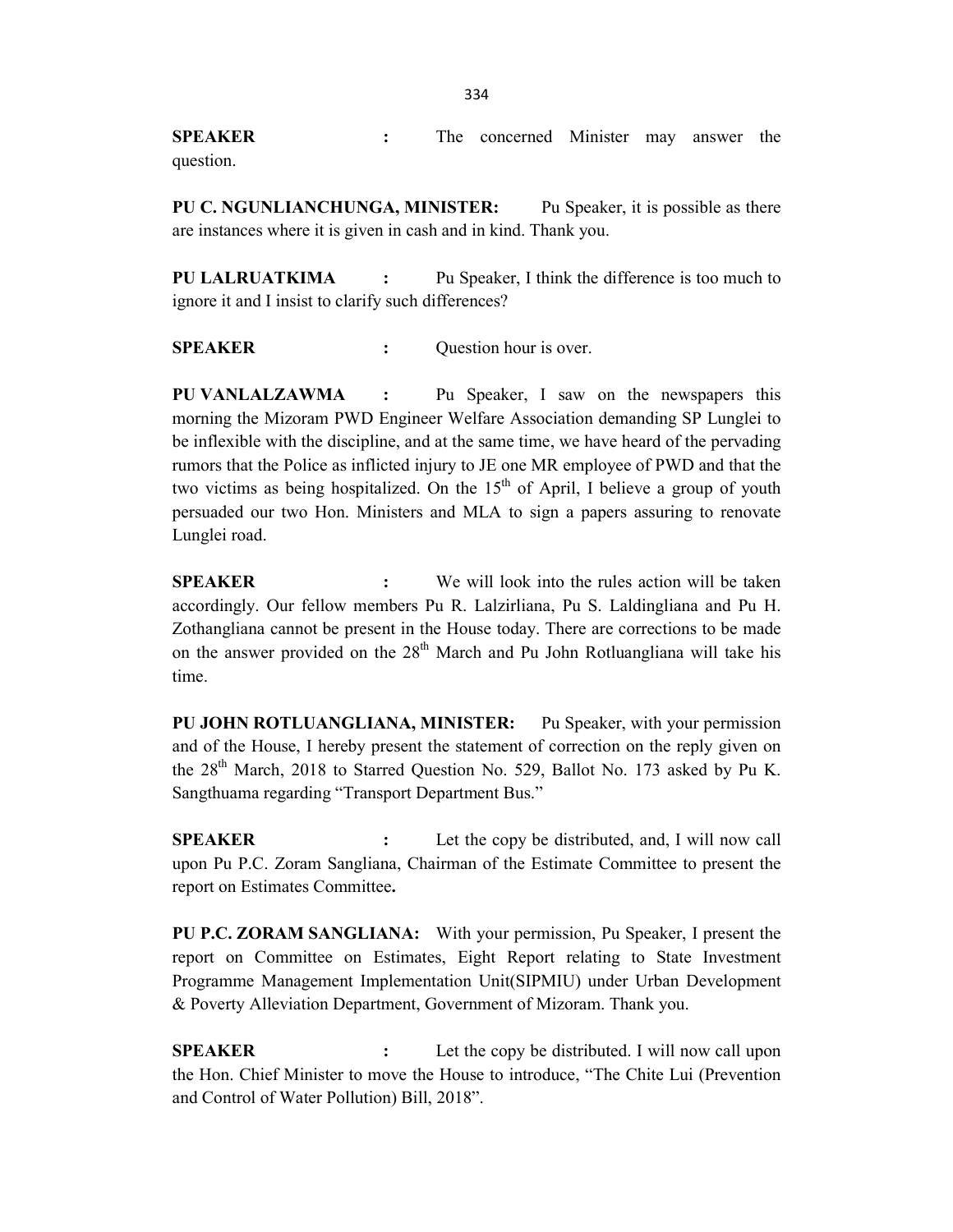**PU LAL THANHAWLA, CHIEF MINISTER:** Pu Speaker, with your permission and of the House, I move to introduce, "The Chite Lui (Prevention and Control of Water Pollution) Bill, 2018".

**SPEAKER :** Do we all agree? Yes, the Hon. Chief Minister may now move his Bill for discussion.

**PU LAL THANHAWLA, CHIEF MINISTER:** With your permission, Pu Speaker, I introduce, "The Chite Lui (Prevention and Control of Water Pollution) Bill, 2018" and move the same for further discussion in the House.

Pu Speaker, 'Save Chite Lui' was established by some environmentalists and the government gives importance to this issue. I personally believe we should also give attention to other rivers in Mizoram. Many dump garbage are found in the river banks and should thus be banned. Pu Speaker, I request this august House to accept mistake made on the Bill as patent error such as the wording 'Bill' which is still in used after using the word 'Act'.

**SPEAKER :** We will start our discussion and each member will be allotted 10 minutes. Pu K. Sangthuama will start.

**PU K. SANGTHUAMA :** Thank you, Pu Speaker. It is important to know that the river bank of Chite Lui rises during monsoon. If we acquire 50 meters on each side of the river banks, it is a vast area which is estimated as deserving compensation of not less than  $\overline{22.6}$  crores. If we look at 8 (a) and (b), there are penalties that the ordinary people could not afford. So, I suggest we should consider all the details very carefully or I think we should put in the hands of the Select Committee. I believe it will also bring many problems to those land owners in the area of Chite unless this bill is reexamined. So, I suggest we should review this Bill more carefully. Thank you.

**Er. LALRINAWMA :** Thank you, Pu Speaker. As stated by my fellow member, it is important that we should reexamine this carefully. As seen in this Bill, section 2, it is clear that all the wastes we have seen in Chite River are brought by us. There are also penalties in which fine can be imposed on the general people unless this bill is carefully examined by the Coordination Committee. I support the idea that initiative should made to save Chite Lui but I am afraid the rules and regulations become a burden for us in the future. So, I suggest it is best to refer this Bill in the hands of the Select Committee. Thank you.

**PU LALSAWTA, MINISTER:** Thank you, Pu Deputy Speaker. First, I want to state that we are the legislators who can adopt and enact a law since we are the elected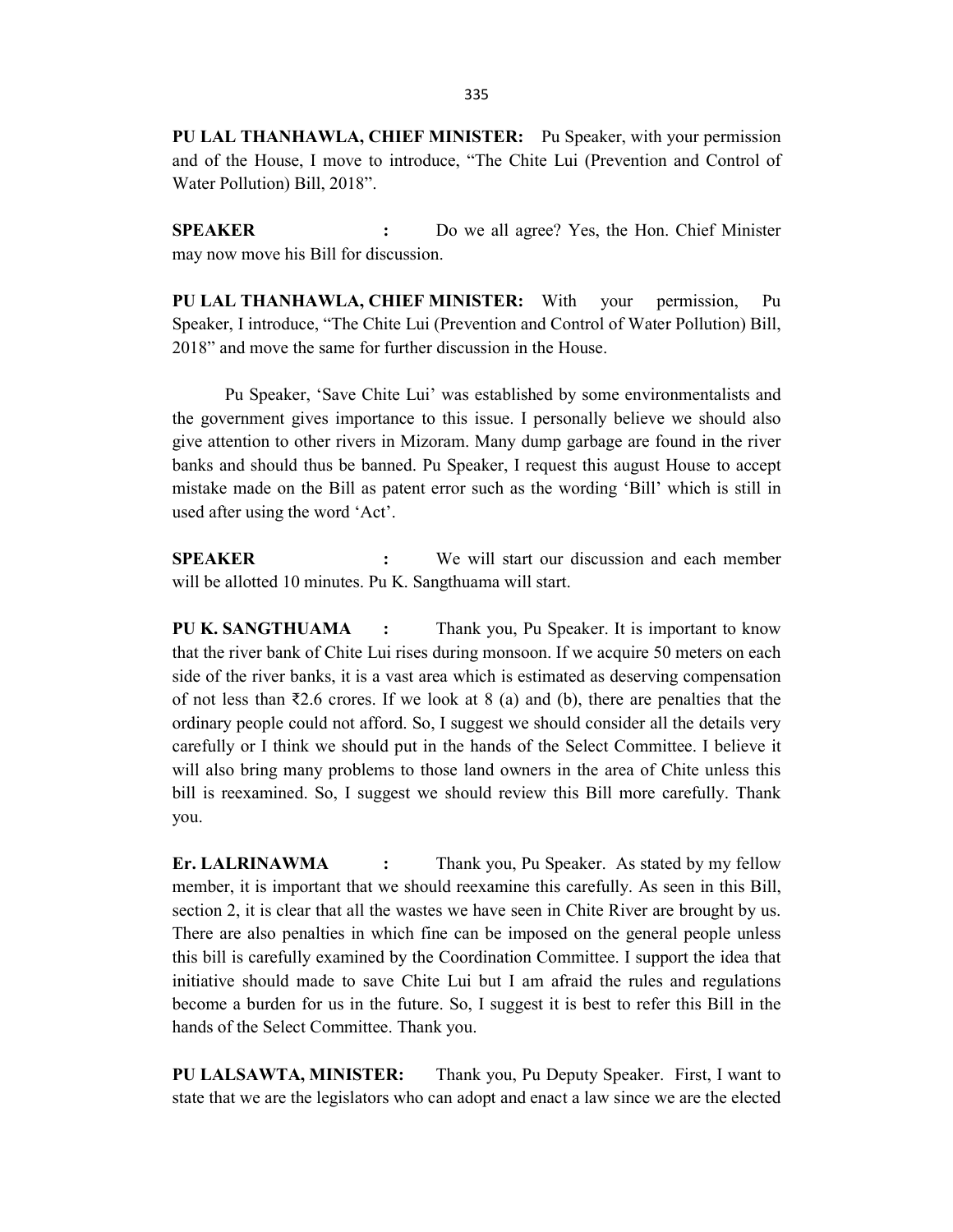representatives of the people. We also have to know that the 'punishable offence' mentioned under this Bill is only 'liable to be punished' which means one may not be punished at all. As the Hon. House Leader mentioned regarding the wording in 'Act' and 'Bill' it is partly my fault as the concerned Minister and may therefore be accepted as a patent error. We may not form a perfect law, but it is our duty as legislators to make laws and which will be amended in the future as necessary. So, with that, I will conclude by requesting my fellow members to pass this Bill. Thank you.

### **DEPUTY SPEAKER :** Col.Z.S. Zuala.

**Col. Z.S. ZUALA** : Pu Speaker, regarding acquiring private lands on the riverbanks as mentioned by Pu Sangthuama, I want to say that like Clean Mizoram, the rivers banks will be included while taking care of Chite River which does not necessarily mean it should be acquired by the government. I think we should also include conservation of trees near the riverbanks and I am sure it will be good initiatives in prevention of pollution and passing this Bill will also be a good stepping stone and awareness is highly needed in the outskirts of Aizawl. In case such rules need amendment, it will be amended in the future. I believe land owners along Chite Lui will also be gratified if the area is cleaned. So, I will conclude by stating that I give my support in passing this Bill. Thank you.

### **DEPUTY SPEAKER** : Pu K.S. Thanga.

**PU K.S. THANGA, MINISTER:** Thank you, Pu Deputy Speaker. I think it is important to pass this Bill and make amendment later as necessary. I am sure we are all aware that it is difficult to draft a perfect law in the first attempt. In order to make Chite River and the nearby area free from pollution, it is important to pass this Bill and if we the Legislators who are the elected representatives of the people cannot enact this Bill, it means we fail in our objectives in representing our people. With the initiatives taken by SIPMIU and AMC, we now have a garbage collection centre which also is a great improvement. The concerned official will give their best in implementing the law, and if any point is found unsatisfactory, it will again be amended. Thank you, Pu Deputy Speaker.

### **DEPUTY SPEAKER :** Dr. Ngurdingliana.

**Dr. NGURDINGLIANA :** Thank you, Pu Deputy Speaker. It is heartening to know that 'Save Chite Lui' project comes into being out of concern of our environment. Since the aim and objective is protection of our environment, I do not think it will bring any kind of problems for the landowners on the river banks. As we are all aware, many waste flows into Chite Lui which is estimated to be more than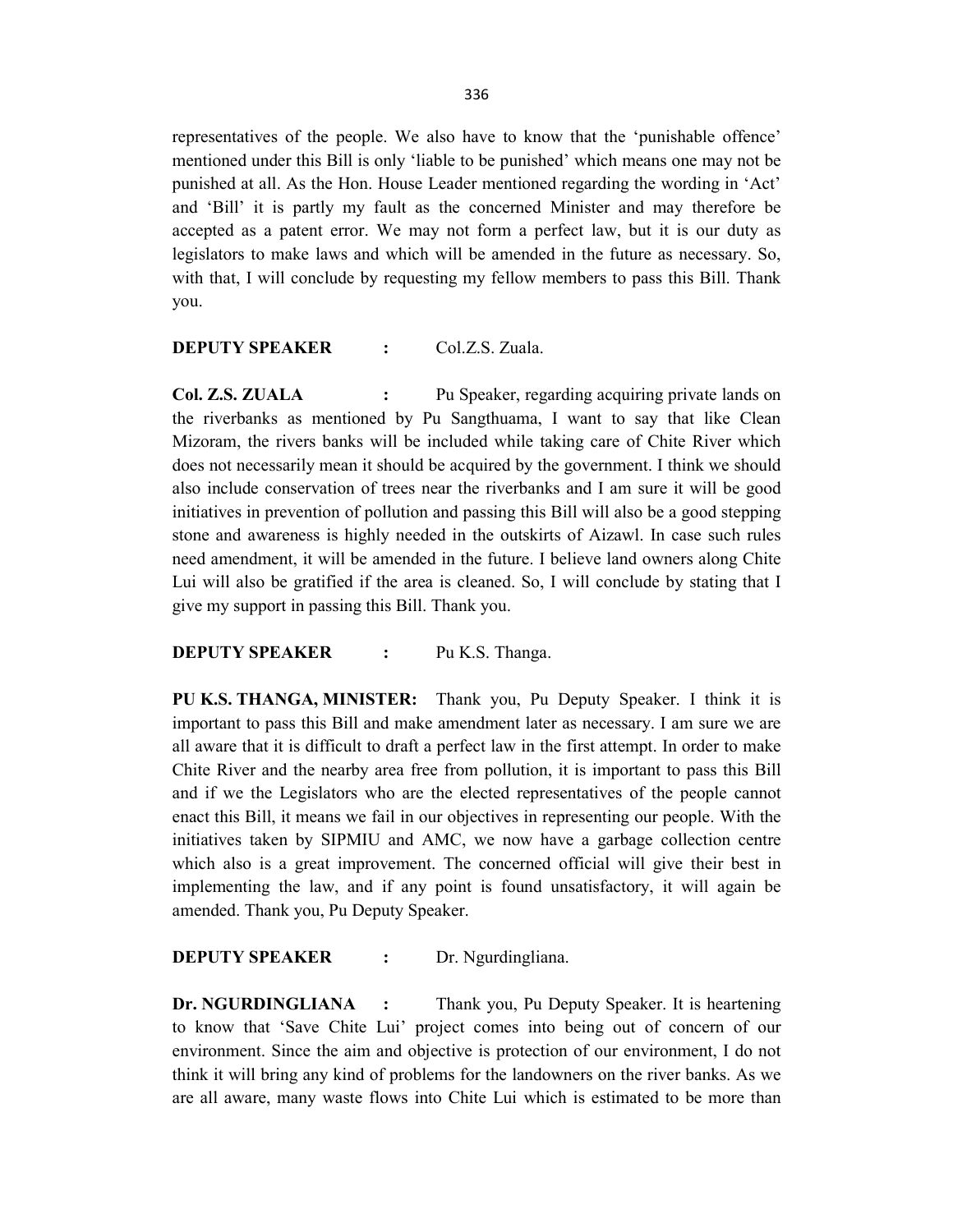1000 Mlds. This Bill may not be perfect but I suggest we pass it and make amendment later if necessary. Thank you.

**DEPUTY SPEAKER :** Pu John Rotluangliana.

**PU JOHN ROTLUANGLIANA, MINISTER :** Pu Deputy Speaker, I will try to stress only on a very few important points. I have recently visited Chite and witnesses tons of waste products laid in the river and I find preserving Chite Lui is necessary.

This bill may be completed as we wish but I would like to support Prevention and Control of Water pollution Bill, 2018. Pu Deputy Speaker. Thank you.

**DEPUTY SPEAKER :** Pu R. Romawia**.**

**PU R. ROMAWIA, MINISTER:** Pu Deputy Speaker, it is fortunate that we are aware of prevention and reservations. It is a privilege that we will start with Chite Lui. This Rule will be taken up by the Environment, Forest & Climate Change Department and 'Save Chite Lui' co-ordination committee will be constituted. At present, political leaders are not included in the committee, however in the future I expect that they would be included. As for the boundary, there is a well definition that it should be 50 meters from the river. Thus, there is no intension of removing the farmers. Therefore, I would request this august House to pass this bill unanimously. Thank you.

**DEPUTY SPEAKER :** Pu Zawma.

**PU VANLALZAWMA :** Pu Deputy Speaker, it is not that I do not support the bill, but in my opinion, there are few changes which needs to be done like the name of the committee and the definition of the distances of boundaries from the river. It is my opinion that tributaries should be added otherwise, the purpose of the rules will be missed out if waste is thrown in its tributaries. Likewise, the name of the committee does not cover the purpose 'tributaries' should be added. And the bill highlighted that financial memorandum is not required. However, if there is any financial involvement, then it will not be able to materialize as the purpose of the bill. Therefore, in my opinion, the bill should be referred to the select committee for review. Pu Speaker, thank you.

**DEPUTY SPEAKER :** Pu T.T. Zothansanga.

**PU T.T. ZOTHANSANGA :** Pu Deputy Speaker, thank you.I request to state that, while discussing bill, we come with definite mind set, which hampers the growth and development of the state. In the previous ministries, we were unable to pass 'Mizoram Area Rent Control Act' and was being referred to the select committee which lay dormant till date. Pu Speaker, we are unable to have Urban Area rent Control Act. We are the representatives of the people and it is our duty to make rules and regulations. We are a very young State, we need to have sufficient amount of rules and regulations; most of our rules are amended and adopted from other States. We need to make rules for the future of the State. Pu Speaker, otherwise, the next generation will blame us.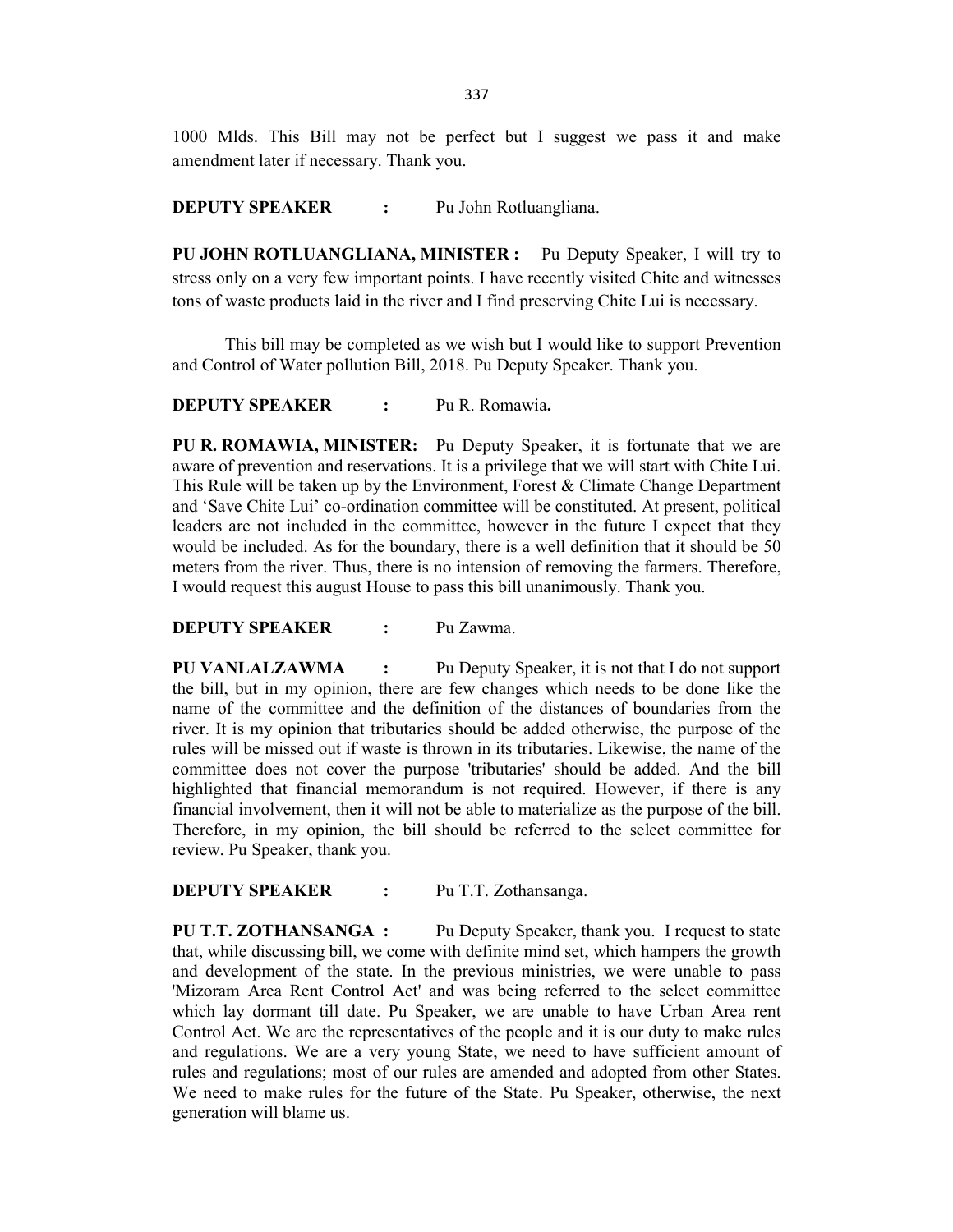Pu Speaker, we know that there will be problem in Chite River in the future. The bill may not be well equipped at present, however if it is passed, amendment can be made in the next budget. Thus, it required to make as much as rules we can to avoid mob rule. Therefore, I give my support to this bill. Thank you.

### **DEPUTY SPEAKER :** Pu Ruatkima.

**PU LALRUATKIMA :** Pu Deputy Speaker, I would like to highlight few points in spite of group leader having delivered his speech. The constitution of select committee is done with the approval of the House. The first time it was constituted, it was for Land Acquisition Act. The matter is now taken up in Court which proves that every steps which may be taken needs carefully precaution. The next being Urban Rent Control Bill; it was passed but referred to the select committee. The committee has only one sitting so far. It was referred to the select committee for review. It is not that we are against any Bill but what we are keeping in mind is how it will affect the people and what problem it can cause to the people.

Pu Speaker, 'Chite Lui prevention and control of water pollution Bill' is required especially. But, what we should keep in mind is the river bank as of soil erosion and its beautification. Thus, if referred to the select committee, we can discuss more meaningfully in the next session.

The Bill is the first bill in this Session. We are here to make rules and Law Department is responsible in this concern. We are to make responsible rules/law and there are rules which require amendment. Therefore, we should make rule and law to safeguard the people. Thus, at the present status, select committee should review and examine the bill. Thank you.

**DEPUTY SPEAKER :** We have passed two bills during the session such as the Mizoram Appropriation Number 1 & 2 Bill. Next is Pu Lalthanliana.

**PU LALTHANLIANA :** Pu Deputy Speaker, thank you for allotting me time to speak. I am a member of 'Urban Area Rent Control Act' select committee. Last year, committee was called in December.

Pu Speaker, in today's bill, it is stated that there will be no financial implication but MLA's are requested to contribute ₹200,000/-. What is the meaning?

Today, we are discussing a positive bill, but as some members before me have mentioned, there are provisions which needs to be reviewed. Thus, it would be best suitable if referred to the select committee. Pu Deputy Speaker, once a bill is passed, it is difficult to amend. Therefore, while it can be referred to select committee for revision, I too would suggest the same. Thank you.

**DEPUTY SPEAKER :** Anyone else to speak?

**PU LALRINLAIANA SAILO:** Pu Deputy Speaker, I want to give my support to the bill 'Chite Lui Prevention and Control of Water Pollution Bill, 2018". The opposition members also highlighted the need for the bill; we therefore should pass the bill.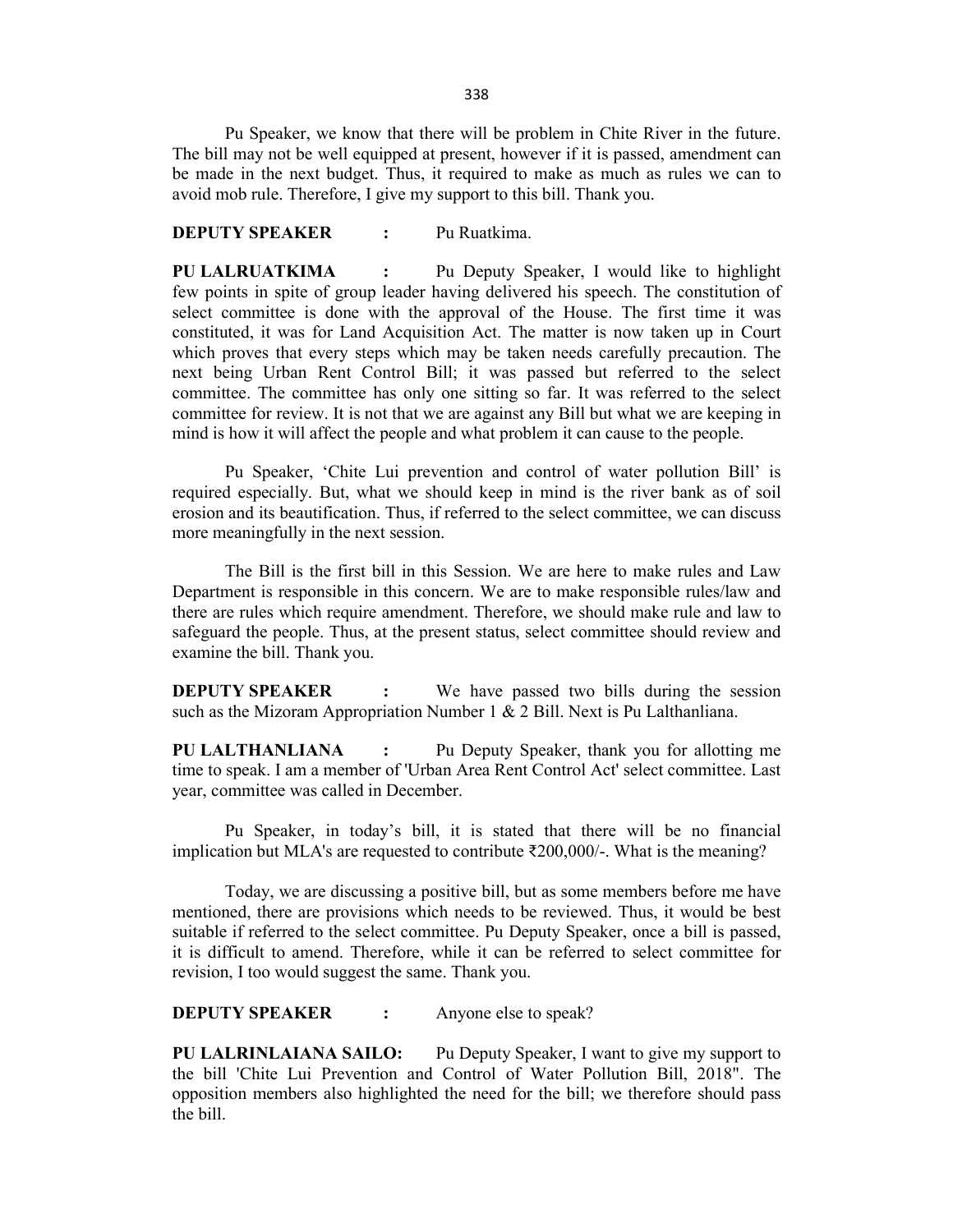Rejuvenation of Ganges and Indus Rivers are done by various committees of Parliament. It is a requirement. The hon. House Leader, during introduction of the bill has requested the House to except as patent error. Therefore, if there is so, we should pass the bill as it is and if requires, the bill may be amended from time to time. I give my support to the bill. Thank you.

**DEPUTY SPEAKER :** We will have a break now. There will be GPC sitting at 1:00 PM. Meeting will be resumed at 2:00 PM.

#### 2**:00 PM.**

**DEPUTY SPEAKER :** Let us continue with our discussion and Pu T. Sangkunga will start.

**PU T. SANGKUNGA :** Pu Deputy Speaker, we are discussing a bill which interest the elites and younger generation. Like members before me have mentioned, in the actual implementation of the bill, there may be provision which are not applicable at present. However, as said before, it can be amended from time to time according to requirements. Pu Deputy Speaker, it is more appreciative than it sound that the House has shown keen interest in passing the bill. Therefore, the bill is referred to the select committee. I give my support to the bill. Thank you, Pu Deputy Speaker.

**DEPUTY SPEAKER** : We will come towards the end of the discussion. Hon. House Leader has requested the House to accept as patent error for typing mistakes and error. We will accept it as patent error. Let us now call Hon. Chief Minister to wind-up the discussion of the bill and seek permission of the House to pass the bill.

**PU LAL THANHAWLA, CHIEF MINISTER:** Pu Deputy Speaker, the reason the bill has been originated due to the fact that initiative has been made by an active group under the leadership of Governor. There is an intention that we will start with Chite Lui than move on to other surrounding rivers of the city. Chite Lui is just the beginning.

Chite Lui has around 20 tributaries and is running through 6 MLA constituencies. The question of contribution of fund by Hon. Member, Pu Lalthanliana thus, is for these 6 MLA to contribute from their MLA fund if they please. Pu speaker there is no restriction.

The aim and objective is beautification and preservation Aizawl and the surrounding areas. As we are all aware, the river is mainly filled with waste plastic and polythene bag. The parliament have passed environment Protection Act, 1986. And there is provision in the  $42<sup>nd</sup>$  Constitution Amendment, Article 88 and 51(G), which has stated regarding this matter. And, in Article  $48(A)$ , we have Directive Principles of State Policy which underlines, "The State shall endeavour to protect the environment and to safeguard the forests and wildlife of the Country". Pu Speaker, we also have fundamental duties of citizens that "It shall be the duties of every citizen of India to protect and improve the natural environment including forests, lakes, rivers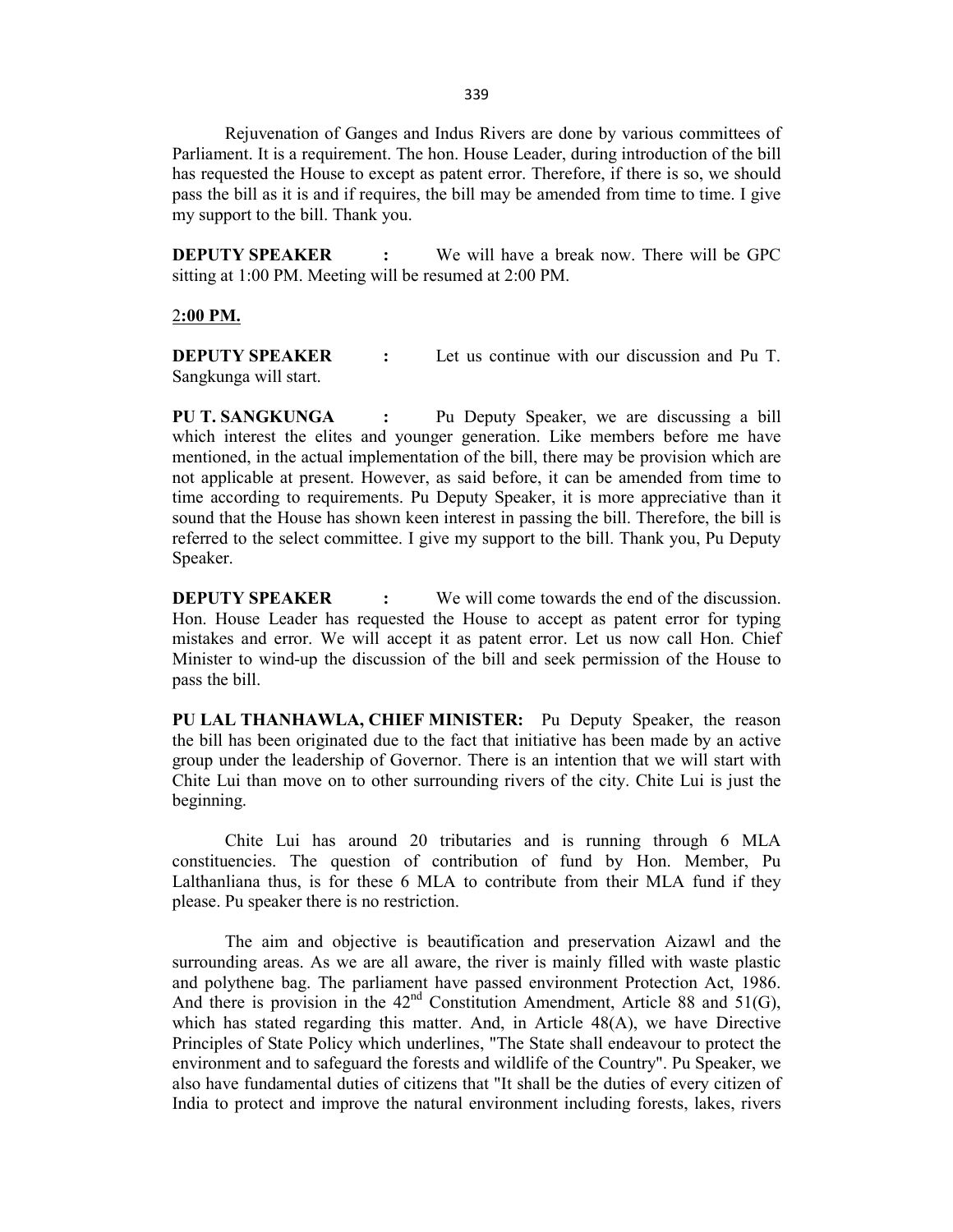and wild life and to have compassion for living creatures". Therefore, it is our duty to preserve and beautify our surrounding environment.

Pu Speaker, this bill is created with clean and pure intention and there is no intention of taking away lands from the farmers. The main objective as stated is our duty to preserve and beautify and make it eco-friendly. All members agreed to pass this bill and there is not much to clarify. I will therefore request this House to pass, "The Chite Lui Prevention and Control of Water Pollution Bill, 2018". Thank you.

**SPEAKER :** The Hon. Chief Minister has requested the House to pass "The Chite Lui Prevention and Control of Water Pollution Bill, 2018". Those who agree to pass may say, 'Yes' and those who do not may say, 'No'. The House has unanimously passed "The Chite Lui Prevention and Control of Water Pollution Bill, 2018".

**PU LAL THANHAWLA, CHIEF MINISTER:** Pu Speaker, thank you.

**SPEAKER :** We will now move on to the next Bill by Hon. Finance Minister, Pu Lalsawta, "The Mizoram Protection of Interest of Depositors (In Financial Establishment) (Second Amendment) Bill, 2018". Let us call him to introduce the Bill.

**PU LALSAWTA, MINISTER:** Pu Speaker, with your permission and of the House, I introduce "The Mizoram Protection of Interest of Depositors (In Financial Establishment) (Second Amendment) Bill, 2018".

**SPEAKER :** The hon. Minister has introduced the bill. We may now let him move the bill and also request the House to pass it.

**PU LALSAWTA, MINISTER:** Pu Speaker, time goes by and banking and nonbaking transaction have spreads all over the world which further compels amendment of our rules from time to time. The present amendment bill which was passed in 2002 is proposed following instruction received from the Central Finance ministry for regularization of our financial loop holes. The term 'çhiahpuam' is known to all in Mizoram. Thus, we need some rules and regulations to protect such kind of illegal practices. It may be the desire of many people to earn profit by depositing money in some financial establishments. In such case, one may be exploited unless we have appropriate rules and regulation. Pu Speaker, we may have heard in the National news of cases like Nirav Modi aka 'Diamondaire' who allegedly is making a huge profit out of Punjab National Bank as the Bank authority have no rules or power to protect itself from such activity. The Central Finance Ministry thus decided to make amendment.

Pu Speaker the amendment we have to make is replacement of clause (a), (b),  $(c)$ ,  $(d)$ ,  $(e)$ ,  $(f)$ ,  $(g)$ ,  $(h)$ ,  $(i)$ ,  $(i)$  and  $(k)$  as it no longer serve the purpose and the term 'scheduled bank' will be added under the competent authority, sub-section 5 of section 4. Section 4 of the principle Act stated that "the following in sub-section 5 may be inserted as follows; namely", this will be as "for the purpose of crediting and dealing with the money realized by the competent authority, he shall open an account in any scheduled bank". This is the main amendment which concerns the safety of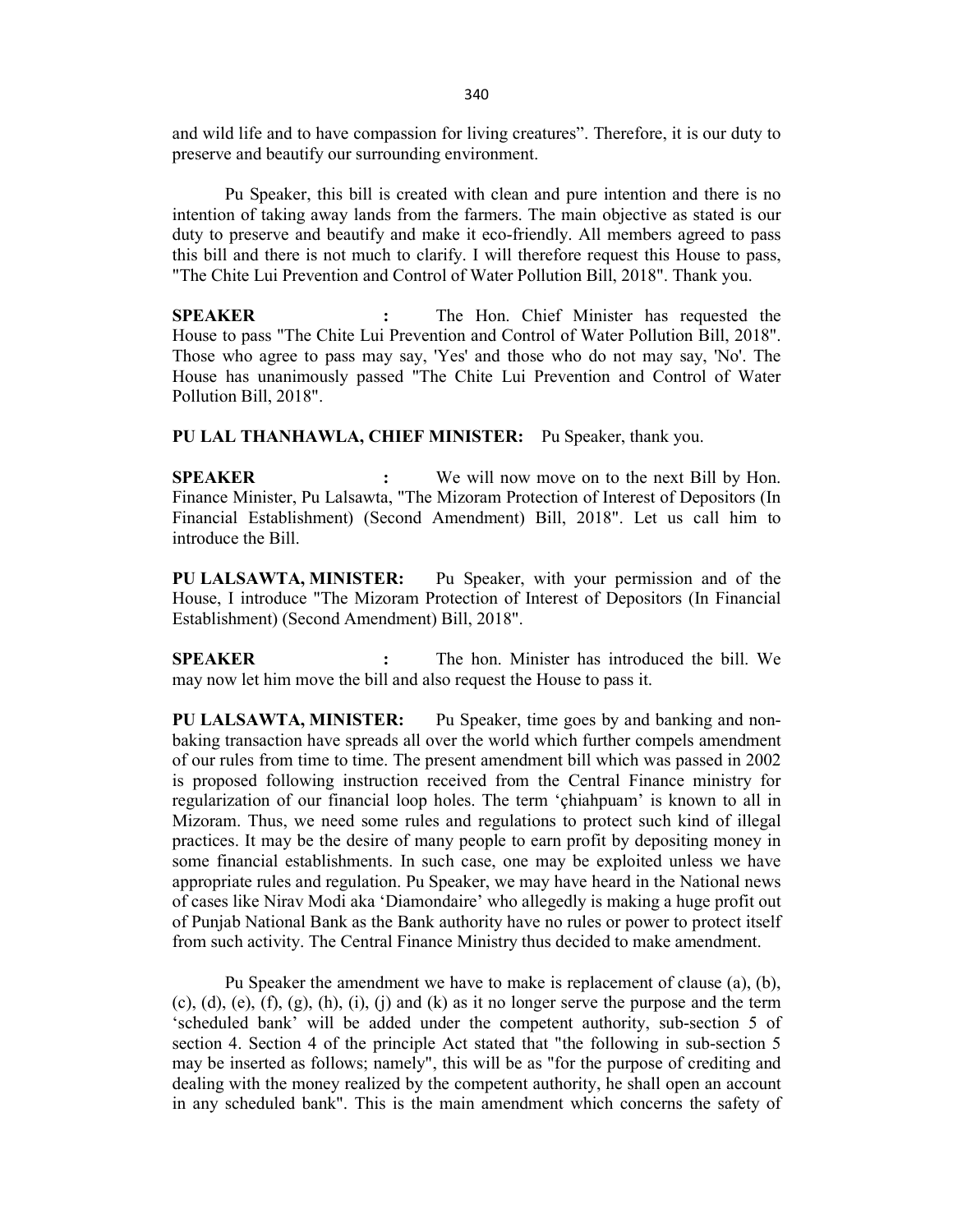bank depositors and is done so as urged by central finance ministry. I request the House to pass this Bill. Thank you.

**SPEAKER :** This is not much to discuss, however 5 minutes will be given to those who wishes to participate in the discussion. Now let us start the discussion.

**DEPUTY SPEAKER** : The Hon. Minister has requested to pass the bill. In short title extent and commencement, "this Act may be called the Mizoram Protection of Interest of Depositors in Financial establishment, Amendment Bill' which in my opinion is supposed to be 'Act' instead of 'bill'. I therefore think it is patent error.

**SPEAKER :** Besides the Hon. Law Minister, our Deputy Speaker is of Law expert we have here in the House. So, without further ado, let us call upon the Hon. Minister to move the House that the bill be passed. Pu Rinawma raise his hands.

**Er. LALRINAWMA :** Pu Speaker, thank you. I think it is inappropriate to pass the amendment without discussion for the people would like to know the context as well. Today, in Mizoram, the business of lending money with interest increases immensely. Therefore, it is my opinion that this amendment has come in the appropriate time.

I appreciate if the Hon. Minister could clarify the high court case which involves the govt. In section 2, the term 'depositor' is not defined but it is seen in the amendment portion that a depositor should be of any financial establishment. My question therefore is if depositors under 'Chiahpuam' are regarded as a depositor. I request the Hon. Minister to clarify if this amendment exempted Chiahpuam Depositors Association from the depositor.

Pu Speaker, it may as well be explained section 4 regarding scheduled bank accounts and if the rules concern the ongoing court cases which i think is difficult to understand. It may as well be wise for the Hon. Minister to inform the people of the present situation of Chiahpuam business through this House today as it is a problem which pervades the entire Mizoram. Pu Speaker, thank you.

### **SPEAKER :** Dr. K. Beichhua.

**Dr. K. BEICHHUA** : Only in few words, Pu Speaker. If it is a subject of the House as to give permission to introduce the bill, I would request the Hon. Minister to clarify as so requested by Pu Rinawma. Pu Speaker, thank you.

**SPEAKER :** Pu Lalruatkima.

**PU LALRUATKIMA :** Pu Speaker, we are discussing 'The Mizoram Protection of The Interest of Depositors in Financial Establishment,  $2<sup>nd</sup>$  Amendment Bill, 2018'. It is a bill which will safeguard the welfare of depositors as we are aware of 'chiahpuam' case is going on. It is subjudiced and despite the willing people, no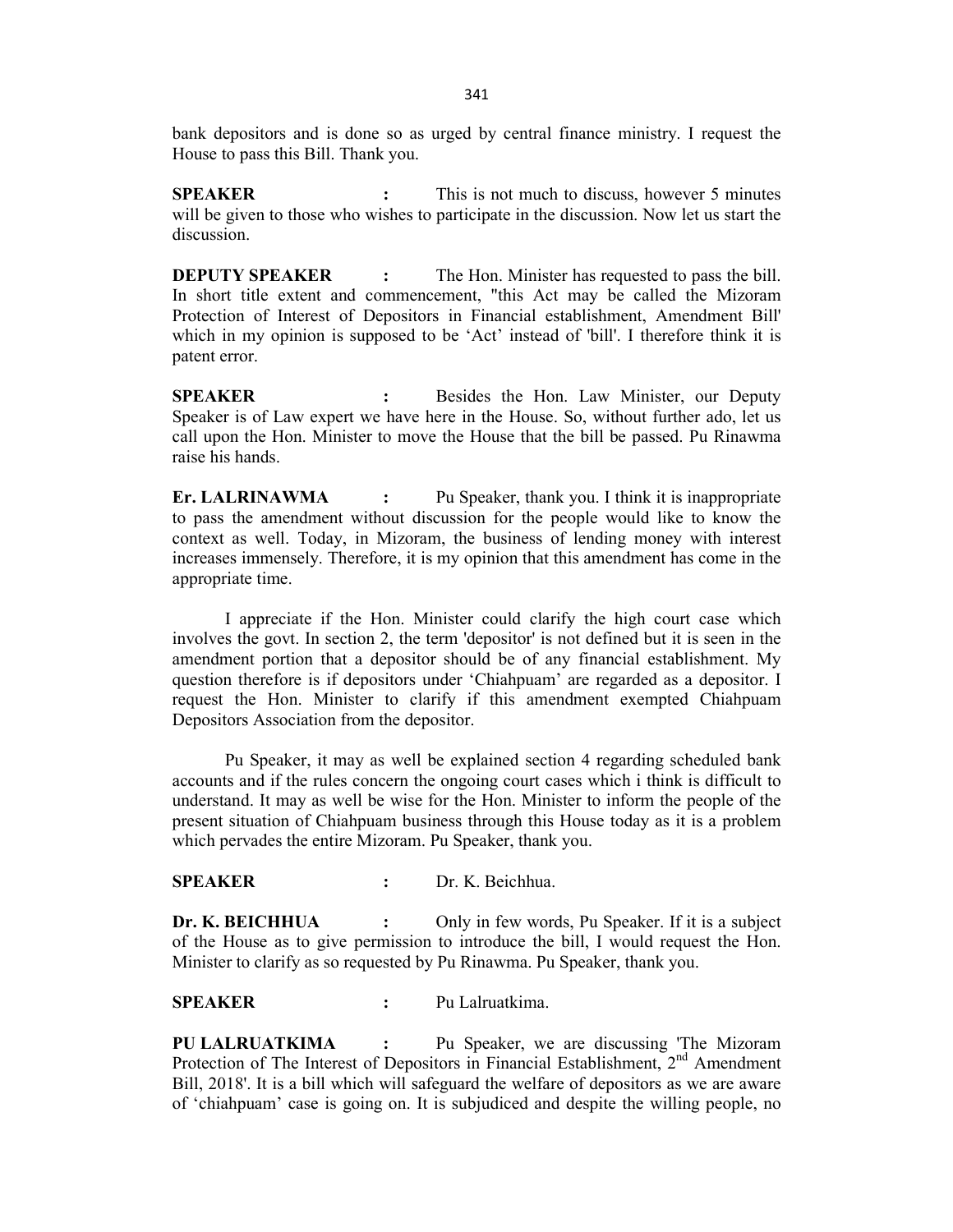question is thus raised in the House regarding 'çhiahpuam'. I believe Ministry of Finance must have given instruction as it is brought forward in the House. Pu Speaker, there is not much to discuss in the bill and the bill itself clarifies the position of the depositors and competent authority. I would also request the Hon. Minister to clarify the present status of 'chiahpuam' case.

**SPEAKER :** Pu Lalrinliana Sailo.

**PU LALRINLIANA SAILO:** Pu Speaker, I, at the outset gives my support to the Bill. The statement of object of reasons clearly stated that the object of the amendment is to strengthen the Act as well as reduce the incident of financial frauds.

Pu speaker, money lending is not permitted. Company Act, 1956 stated that it should be registered. Then, it is bind by Banking Regulation Act, 1949. The people need to be given awareness against these register financial institution. In fact, the Hon. Minister should invite some reliable institutions and give awareness. Though, corporation credit society and staff have their own jurisdiction.

Pu Speaker, this bill from hon. Finance Minister is of much important as it is the need of the hour. I therefore, give my support to the bill. Thank you.

**SPEAKER :** I made a mistake stating that Deputy Speaker is the only lawyer that we have here among us. We have Pu John Siamkunga and Pu T.T. Zothansanga as well.

Now let us call the Hon. Finance Minister to clarify and wind-up discussion of the bill.

**PU LALSAWTA, MINISTER:** Pu Speaker, thank you. I, First of all would like to request the Hon. Members to accept replacing the wording 'this bill' by 'this Act' in the sentence 'This Act may be called 'The Mizoram Protection of Interests of Depositors, in Financial Establishment, Second Amendment, Act". Then, in clause 'b' after "but does not include" there is a question mark, which is typing mistake.

**SPEAKER :** Please repeat, Second amendment 'Bill' or 'Act'.

**PU LALSAWTA, MINISTER:** It should be 'Act' and not 'Bill'. Therefore, it is "The Mizoram Protection of Interests of Depositors (in Financial Establishment) Second Amendment, Act". Then, next line is important, i.e., 'The Mizoram Protection of Establishment', it is not individual banking system but financial establishment for the Govt. protect, it is voluntary action. Previously there was no definition for depositors but now there is. Then, there is a clear cut definition that, "it should be deposited in schedule bank". Therefore, the Govt. is safe guarding as far as its capacity.

As the Hon. Member, Pu Rinliana has suggested, our Chief Secretary held a meeting with banks every month as so do I. But what should we remember is all banks are not scheduled Bank. In regard to sub-justice mentioned by the members, the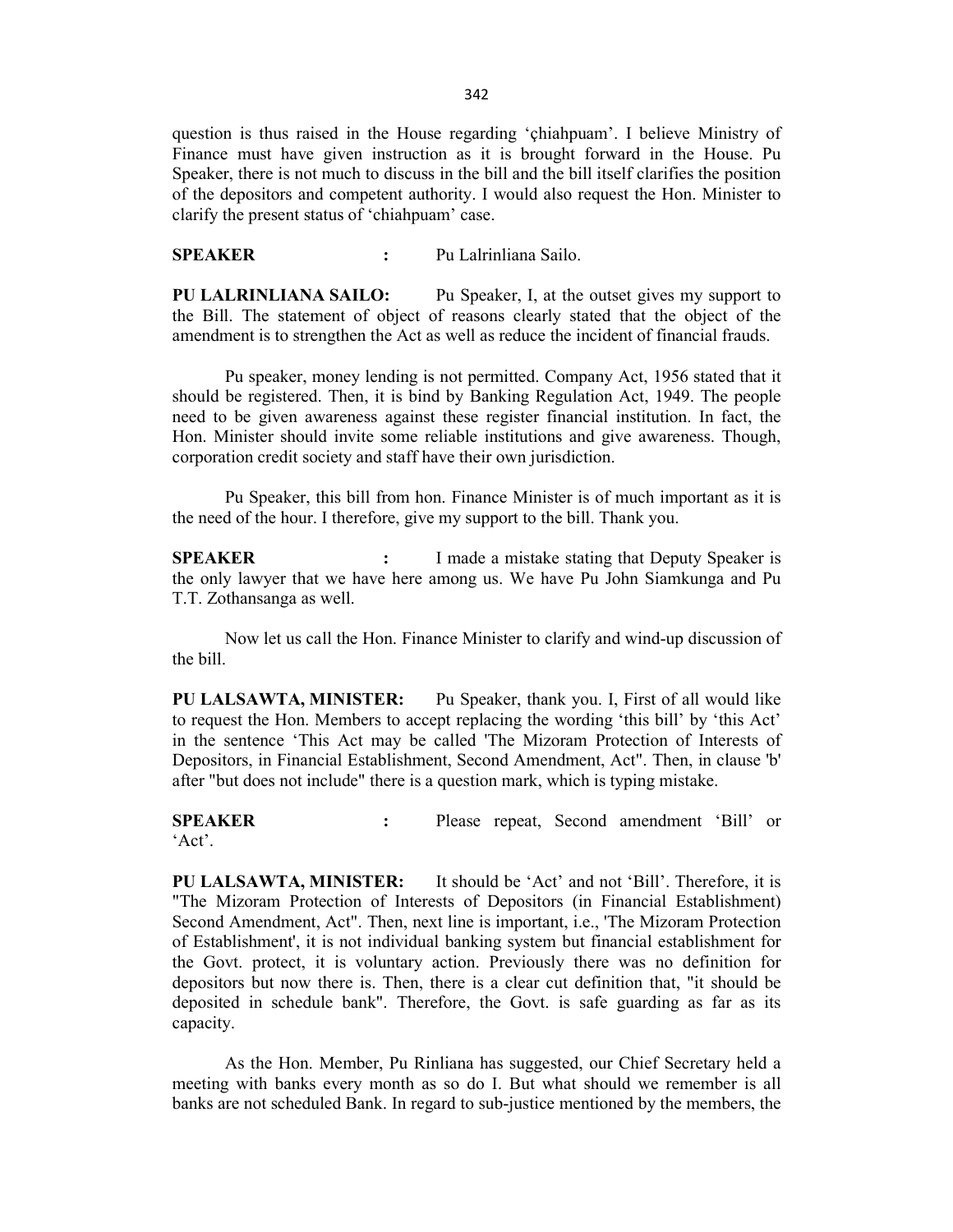act is not sub-judice but is distribution of fund by money lenders which is in court case. Even if we passed this bill, there is no connection.

For information of the people of Mizoram, money should not be deposited in any financial institution other than Govt. financial institution. It should be deposited only in financial institution which deposited at scheduled bank.

Pu Speaker, I now request the House to pass "The Mizoram Protection of Interests of Depositors (in Financial Establishment) (Second Amendment) Bill, 2018".

**SPEAKER :** The Hon. Minister has requested the house to pass, "The Mizoram Protection of Interests of Depositors (in Financial Establishment) (Second Amendment) Bill, 2018". All those who agree, say, 'yes' and those who disagree, say, 'no'. The house has unanimously passed the bill (*PU LALSAWTA, MINISTER:* Pu Speaker, thank you. )

We have another bill. Let us call Hon. Parliamentary Affairs Minister, Pu R. Romawia to introduce the Bill.

**PU R. ROMAWIA, MINISTER:** Pu Speaker, with your permission and the house I introduce "The Mizoram Salaries, Allowances and Pension of Members of the Legislative Assembly (Sixth Amendment) Bill, 2018".

**SPEAKER :** Now let the Hon. Minister move the bill for discussion.

**PU R. ROMAWIA, MINISTER:** Pu Speaker, before I move the bill, I would like to clarify in support of the amendment bill that the copy of Compilation of Salaries Act & Rules for Legislators of Mizoram, 2012 edition is here enclosed.

In 2011, amendment, section 6 (a) is added since the need for computer for Hon. Members was felt, with one computer operator at the salary of  $\bar{\tau}10,000/$ -. But as time goes by, there is the need to amend the amount of salary like ₹10,000-₹20,000/-. I therefore request the Hon. Members to pass this amendment. Thank you.

**SPEAKER :** If anyone has anything to say? Alright. let us call Hon. Minister to move that the amendment is passed.

**PU R. ROMAWIA, MINISTER:** Pu Speaker, I request this august house to pass "The Mizoram Salaries, Allowances and Pension of Members of the Legislative Assembly (Sixth Amendment) Bill, 2018".

**SPEAKAER :** Now, the Hon. Minister have requested the house to pass, "The Mizoram Salaries, Allowances and Pension of Members of the Legislative Assembly (Sixth Amendment) Bill, 2018". All those who agree say 'yes' and those who disagree say 'no'. the house have unanimously passed the bill. (PU R. ROMAWIA, MINISTER : Pu Speaker, Thank you.)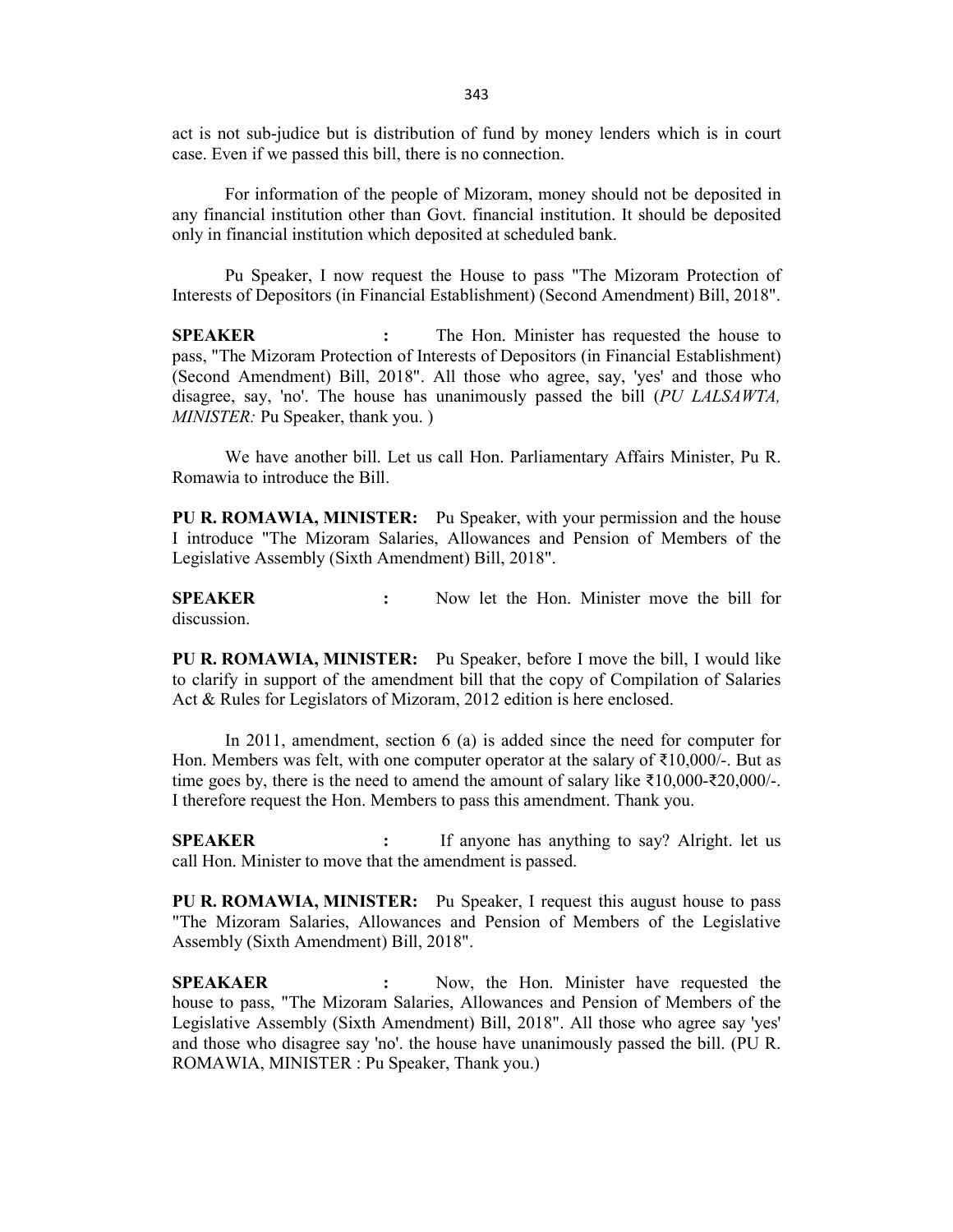This is a Session of the  $7<sup>th</sup>$  Mizoram Legislative Assembly, 15<sup>th</sup> Session. As decided by Business Advisory Committee (BAC), the Session lasted for 17 days with 13 sittings. However, since three Govt. Bill were received, BAC decided to extend with one more day. Thus, the Session lasted for 21 days with 14 days sitting. Today is the last day of our sitting. For information of the House, followings are the business conducted during the Session:

#### **QUESTION**

### **Starred Questions**

| i)                         | Question entered                                      | 53  |
|----------------------------|-------------------------------------------------------|-----|
| $\rm ii)$                  | Question admitted                                     | 43  |
| $\overline{iii}$           | Question rejected                                     | 30  |
| iv)                        | Enter in the List of Business                         | 218 |
| V)                         | Question answered in the House                        | 83  |
| $\rm{vi}$                  | Questions which are not answered in the House-        | 135 |
| <b>Unstarred Qestions:</b> |                                                       |     |
|                            | i) Question entered                                   | 586 |
|                            | ii) Question admitted                                 | 557 |
|                            | iii) Question rejected                                | 29  |
|                            | iv) Starred Question converted to Unstarred Question- | 298 |

The Governor addressed the House on 13.3.2018. Pu H. Zothangliana has submitted Motion of Thanks and was supported by Pu R.L. Pianmawia. The Motion of Thanks was discussed on 14.3.2018.

Panel of Chairmen for this Session are: i) Pu Nihar Kanti Chakma. ii) Pu T. Sangkunga. iii) Pu Lalruatkima. iv) Er. Lalrinawma.

Obituary was observed on Hon. Former Members i) Pu J. Kapthianga, Ex-MLA ii) Pu Lalchunga Chinzah, Ex-MLA

The Hon. House Leader, Pu Lal Thanhawla observed obituary and the following members delivered the speech:

i) Pu Vanlalzawma ii) Pu C. Ngunlianchunga iii) Pu H. Zothangliana iv) Pu R. Romawia

One minute silence was then observed as mark of respect to the departed Members.

Special Mention was submitted by Hon. Member, Pu Lalruatkima regarding construction of Zofate Chawlhbuk by MZP.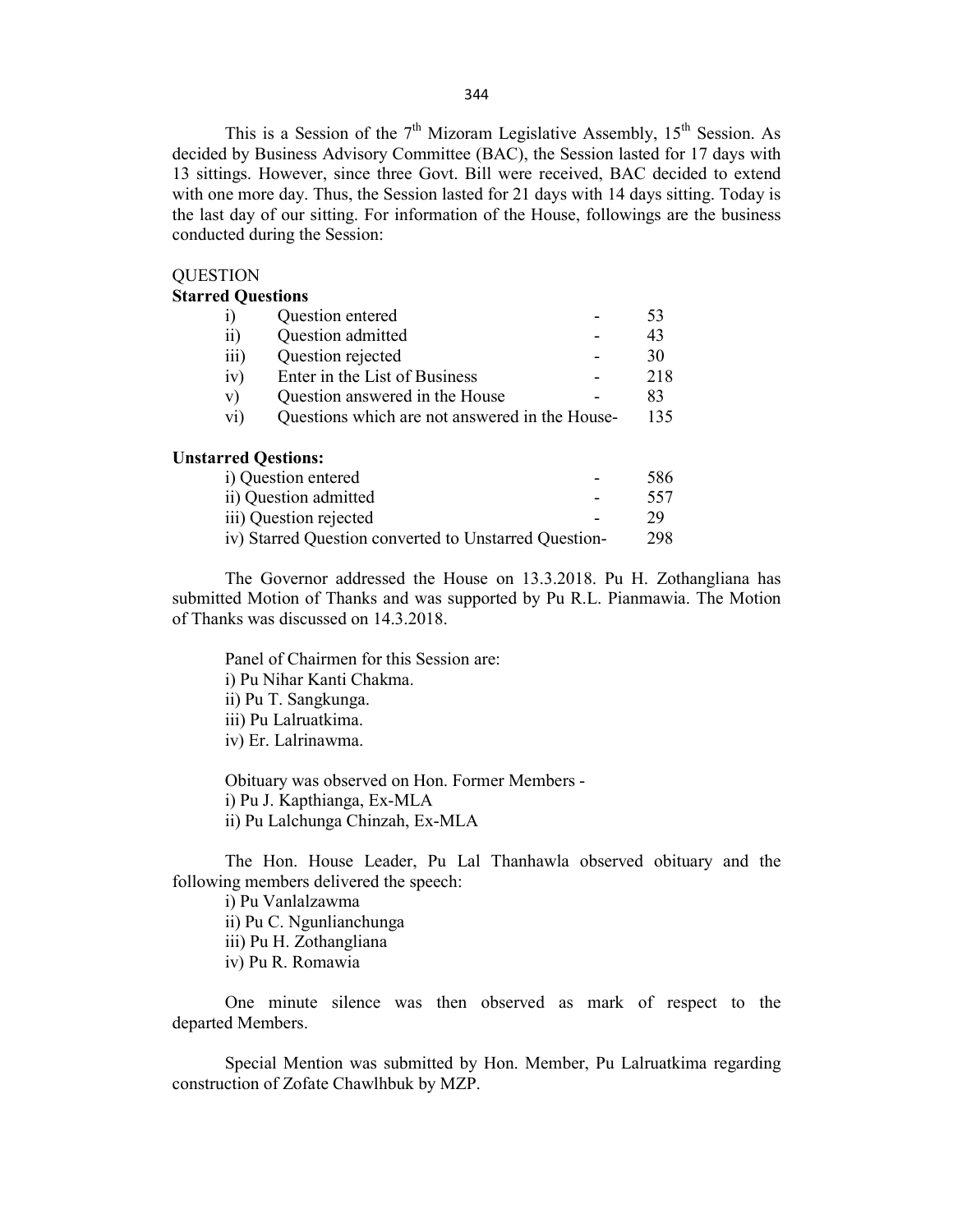Zero hour was observed by hon. Minister, Pu Zodintluanga. He informed the House on the fund sanction released by the Central Sanctioning & Maintaining Committee for PMAY-HFA (Urban) first installment of 57 crores.

The hon. Finance Minister, Pu Lalsawta present the following budgets in the House:

i) Supplementary Demand for Grants for the year 2017-2018.

ii) The Annual Budget for the year 2018-2019 with allied papers.

There are 11 reports that are presented during the Session and 19 laying of papers.

The following are the Govt. Bills received during this session -

- i) The Mizoram Appropriation (No.1) Bill, 2018
- ii The Mizoram Appropriation (No. 2) Bill, 2018
- iii) The Chite Lui (Prevention and Control of Water Pollution) Bill, 2018.
- iv) The Mizoram Protection of Interests of Depositors (In Financial Establishment) (Second Amendment) Bill, 2018.
- v) The Mizoram Salaries, Allowances and Pension of Members of the Legislative Assembly (Sixth Amendment) Bill, 2018.

These Bills are passed by the House.

### **RESOLUTION**

There are 81 Nos. Private members Resolution, all are admitted and 2 Resolutions are discussed and passed by the House.

i) Pu K. Sangthuama's Resolution: "That we are content with measures taken by the government to solve the problem of road communications which has been started since long time back"

ii) Pu Vanlalzawma's Resolution: "That intensive effort may be made to alleviate the problem of drugs and alcohol which immensely affects every churches, society, families and individuals.

All the Demands of the Ministers, after seriously discussed by the Members are unanimously passed by the House.

Today, we are able to conclude the Session without any hindrance of list of business. Only two Departments were unable to answer the questions. I will not name them for they will know themselves. Next time we should make keen effort.

I order to run the Session smoothly; there are various departments such as Police, Parliamentary Affairs and Legislative Assembly whose staff working day in and day out so that our Session is concluded successfully. So, on behalf of the House, I thank everyone; the House Leader makes his presence every day and I thank him specially.

**PU LALRUATKIMA :** Pu Speaker, you have mentioned that there are 53 Unstarred questions, 43 admitted and 30 rejected, but it should be 10.